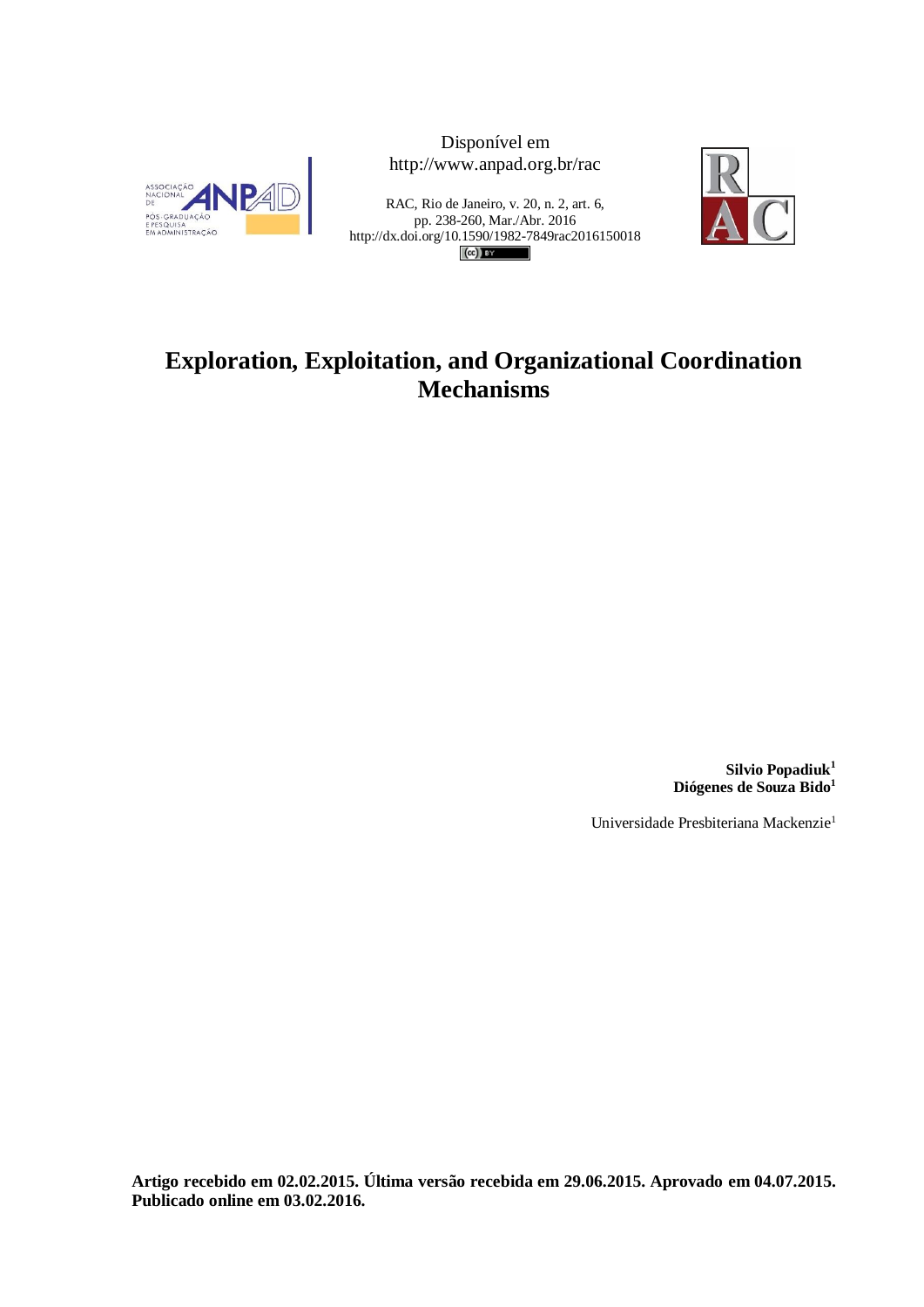## **Resumo**

Este artigo apresenta uma relação empírica entre exploração, explotação e mecanismos de coordenação organizacional, classificados como centralização de tomada de decisão, formalização e conectividade. Para analisar os resultados desta *survey*, nós utilizamos duas técnicas: *Principal Component Analysis* (PCA) e *Partial Least Squares Path Modeling* (PLS-PM). Nossa análise foi baseada nas respostas de 249 gestores de empresas localizadas no Brasil (amostragem por conveniência). Contrário às nossas expectativas, centralização e explotação se associaram com sinal negativo. Nossos dados revelaram que a formalização se associou positivamente com explotação. Embora a relação entre formalização e exploração tenha sido considerada significante, o resultado foi contrário à hipótese de pesquisa enunciada. Os relacionamentos entre conectividade e explotação e conectividade com exploração foram considerados positivos e significantes. Este relacionamento significa que quanto mais aumenta a conectividade, maior é a probabilidade de ocorrer exploração e explotação.

**Palavras-chave**: centralização; formalização; conectividade; exploração; explotação.

## **Abstract**

This paper presents an empirical relationship among exploration, exploitation, and organizational coordination mechanisms, classified as the centralization of decision-making, formalization, and connectedness. In order to analyze the findings of this survey, we used two techniques: Principal Component Analysis (PCA) and Partial Least Squares Path Modeling (PLS-PM). Our analysis was supported by 249 answers from managers of companies located in Brazil (convenience sampling). Contrary to expectations, centralization and exploitation were negatively associated. Our data supports the research hypothesis that formalization is positively associated with exploitation. Although the relationship between formalization and exploration were significant, the result is contrary to the research hypothesis that we made. The relationships among connectedness and exploitation, and connectedness and exploration were both positive and significant. This relationship means that the more connectedness increases, the higher the likelihood of exploitation and exploration.

**Key words**: centralization; formalization; connectedness; exploration; exploitation.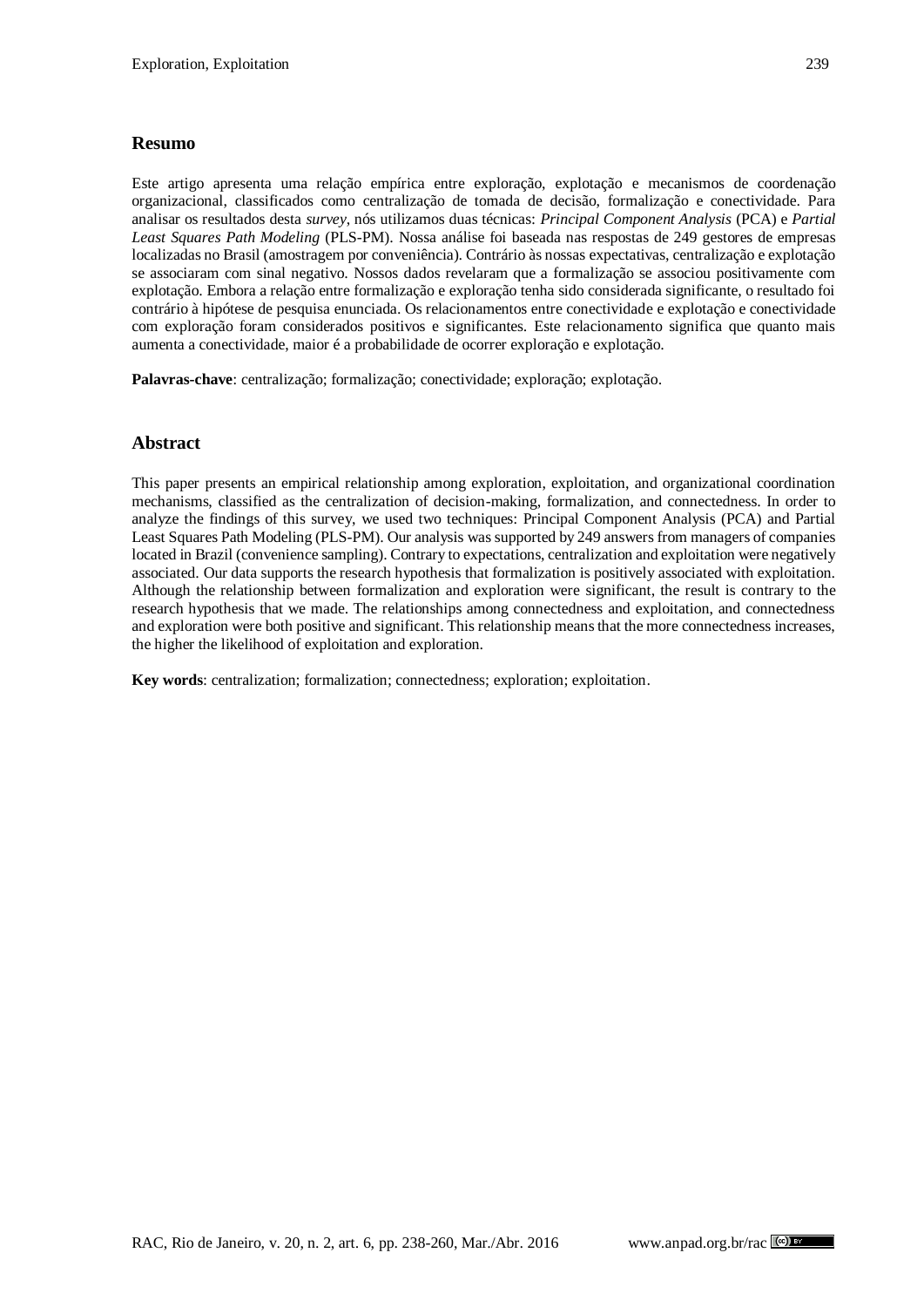## **Introduction**

The concepts of exploration and exploitation*,* made clear in the seminal work by March (1991), consist of approaches related to organizational learning (Levinthal & March, 1993) and other theoretical lines that consistently require further studies seeking to understand how organizations deal with them. Gupta, Smith and Shalley (2006) opined that these concepts must be discussed from different standpoints: technological innovation (Benner & Tushman, 2002, 2003; Laursen, Leone, & Torrisi, 2010; Tushman & O´Really, 1996), organizational design (Tushman, Smith, Wood, Westerman, & O´Reilly, 2010), organizational adaptation, organizational learning process (Lyytinen, Rose, & Yoo, 2010), competitive advantage or organizational survival. They raised questions about these two concepts concerning conceptualizing and balance of exploration and exploitation.

Among those studies already carried out, Jansen, Van Den Bosch and Volberda (2005) aimed their questionings at the effects of coordination mechanisms and at environmentally moderated variables in organizational performance, associated with explorer and exploiter innovations. In this sense, taking a section of that article by these authors as a basis, this paper's objective is to present an empirical relationship between exploration, exploitation and organizational coordination mechanisms described by Jansen *et al.* (2005) as the centralization of decision-making, formalization, and connectedness.

Our study's main contribution involves the association of the concepts of exploration and exploitation of managerial coordination mechanisms (centralization, formalization, and connectedness).

This study has the following structure: first, it provides a discussion on the concepts of exploitation and exploration and the three organizational coordination mechanisms involving centralization, formalization, and connectedness. Then it goes into hypotheses regarding the association conducted in this study and an analytical approach based on structural equation modeling. Finally, results, the study's limitations and future directions are discussed.

## **Theoretical Background**

**Exploitation -** For March (1991), exploitation implies fine-tuning, choice, production, efficiency, selection, implementation and execution. When an organization strives for exploitation, there is a trend towards greater certainties and greater speed, proximity and clarity of activities. This suggests that less effort is allocated to revolutionary innovations, and over the medium to long term this may be an element influencing trends for obsolescence of organizational knowledge. Explicit knowledge is more present in exploitation, and there is an idea of continuity, routine, standards and repetition. Adding competencies and skills increases the possibility of rewards both for the staff and for the organization as a whole.

Gilsing (2002) states that exploitation is defined by a strong appeal to pump up economic growth based on existing knowledge and learning routines. Together with a tight focus on cost cutting, this provides an incentive for subsequent exploitation concerning economies of scale.

Scaling effects are ensured by the fact that the essential knowledge transmission and retention mechanisms are highly institutionalized through technical standards, formal procedures for problemsolving and professional associations (Gilsing, 2002).

Hence, developing an internal or external network (Lazer & Friedman, 2007) may allow building up a competitive position while providing leverage for growth through deploying specific knowledge in different contexts (Lazer & Friedman, 2007).

This development leads to the differentiation phase: applying the knowledge base to new areas outside the network, connected by strong links where the knowledge base begins and requiring a certain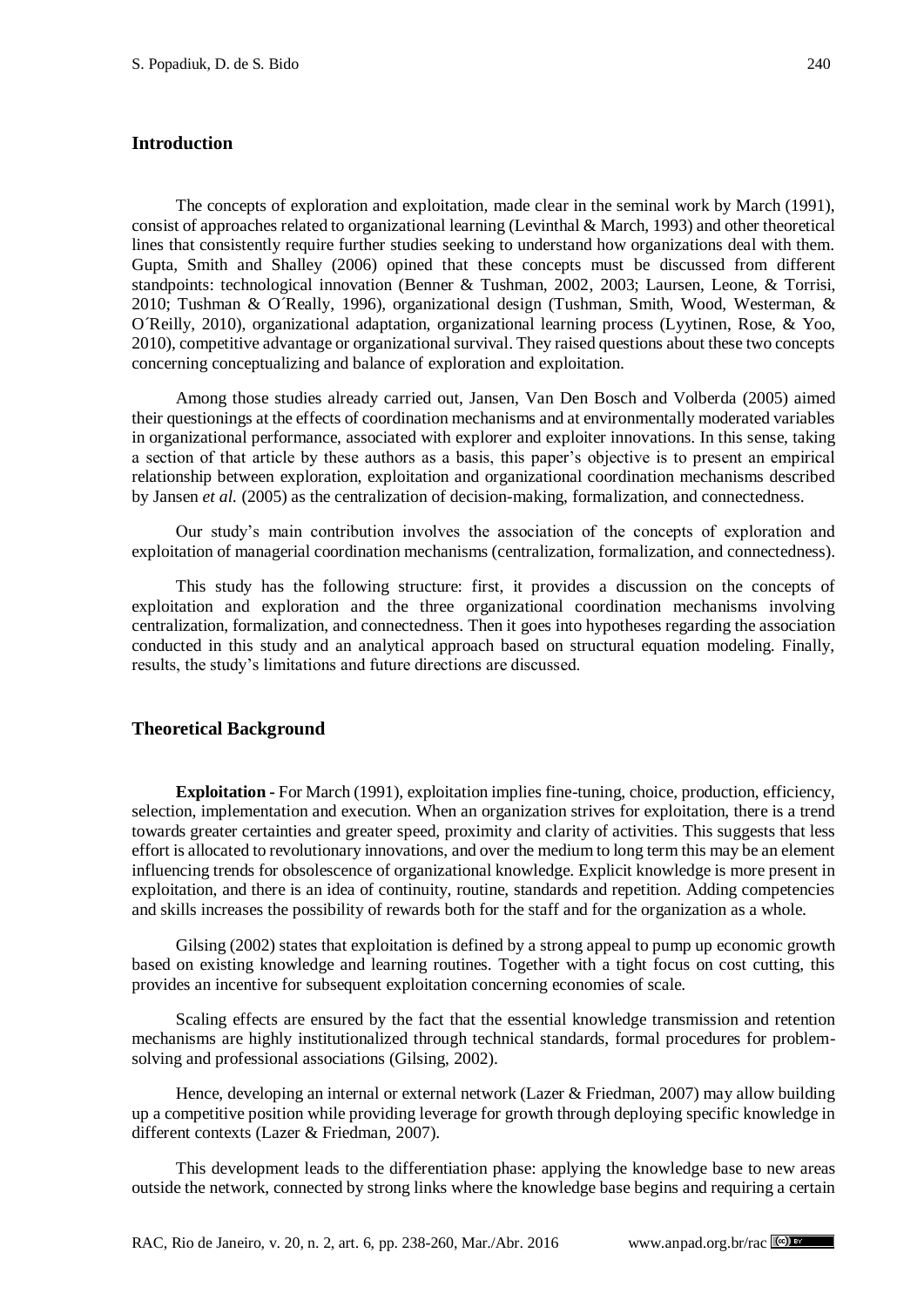level of adaptation. As a result, the learning process' purpose shifts towards adapting knowledge to the new context (Gilsing, 2002).

**Exploration -** March (1991) associates exploration with new possibilities, which include research, variations, risk-taking, experimentation, games, flexibility, discoveries, and innovation. Organizations focused on exploration require higher outlays on experimentation, without significant gains in terms of short-term benefits.

The associated tangible and intangible returns are systematically less certain, further away in time and more remote from the action and adaptation context. Exploration may involve basic research, implying fewer certainties, longer time frames and facts that are less widely disseminated, as compared to product development.

Exploration also tends to be harder to internalize for organizations, encompassing a focus on innovation (Li, Vanhaverbeke, & Schoenmakers, 2008; Tushman *et al.*, 2010) and tacit knowledge. In marketing, exploration is defined by Slater and Narver (1995) as a generated learning process and as a double-loop system by Argyris and Schön (1978). The level of exploration in marketing is determined by the sum of the effects of these changes (Argyris & Schön, 1978; Greve, 2007; Slater & Narver, 1995).

**Dimensions associated with the model's development -** A review of published work showed that studying exploitation and exploration strategies could lead to the conclusion that there are two standpoints associated with these issues (Popadiuk, 2012).

The first is related to aspects inherent to the organization's internal environment, and the other refers to external aspects. At least six dimensions are associated with theoretical discussions between these two standpoints.

With regard to the internal environment, the focus lies on the organization's capabilities and thus on the efficient and effective use of resources. This is a function of the adjustment between organizational activities and its strategic planning.

Organizational effectiveness and efficiency are always related, to a greater or lesser extent, to organizational knowledge. They involve control mechanisms, rules, procedures and routines. Thus, four dimensions may be described as: (a) strategic orientation; (b) organizational knowledge practices; (c) organizational efficiency; and (d) innovative practices.

From the standpoint of the external environment, two dimensions are particularly noteworthy: one relates to competition and the other focuses on establishing partnerships with a variety of players in the environment. Both must also be blended with the four previous dimensions in order to seek out innovative stances.

From this discussion on exploitation and exploration, it may be deduced that the management of activities inherent in these two approaches requires a broad set of coordination mechanisms (Jansen, Van Den Bosch, & Volberda, 2005).

As these authors stress, there are few existing studies that seek to detect the implications among exploration and exploitation and coordination mechanisms. They add that part of these studies is focused on formal mechanisms and ignores informal coordination mechanisms (Cardinal, 2001). Hence, it may be assumed that different coordination mechanisms of organizational knowledge should give rise to different impacts in situations where guidelines are more focused on exploration or focused on exploitation, as we shall describe in the following sections.

**Coordination mechanisms -** Organizations use various coordination mechanisms to promote integration and connection of different divisions and activities in their business. In this study two generic types of coordination mechanisms are evaluated, as explained by Jansen *et al.* (2005): (a) formal, which entails the hierarchical structure of organizations involving two elements: centralization and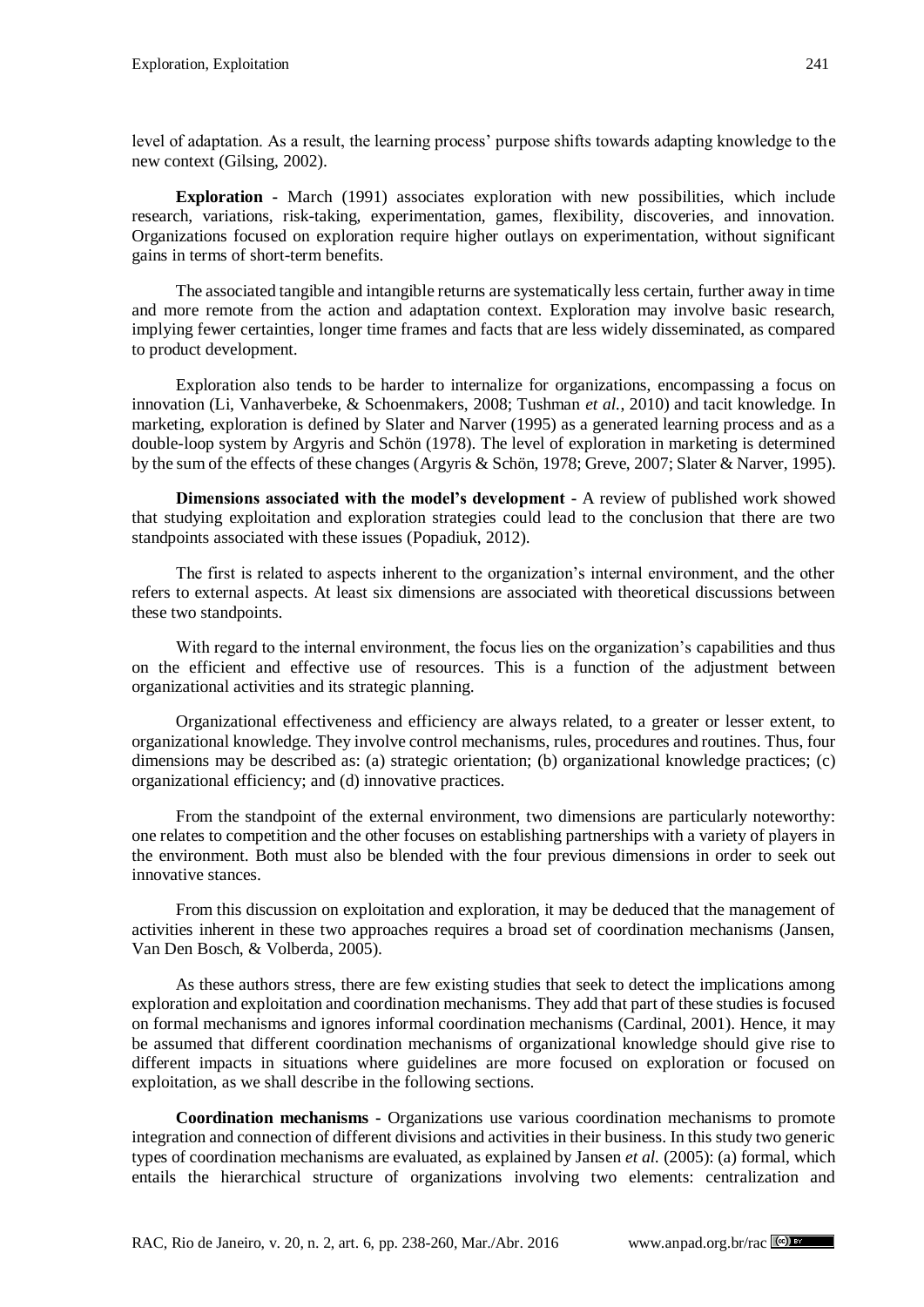formalization (Cardinal, 2001; X. Lin & Germain, 2003) and; (b) informal, consisting of the set of social relationships, referred to as connectedness.

**Centralization -** Hage and Aiken (1967) define centralization as the way in which power is distributed among social positions. They assert that it is made up of two components: (a) the concentration of decisions regarding the distribution of resources or policy making, whose indicator is participation in the decision-making process; (b) the concentration of decisions relating to carrying out tasks whose indicator is the hierarchical authority. Cardinal (2001) states that centralizing decisionmaking decreases communication channels. As a consequence, it also reduces the quality and quantity of ideas and knowledge concerning troubleshooting (Sheremata, 2000). Cardinal (2001) adds that if information is transmitted through formal communication channels, the success probability of a project involving a radical technology may be greatly reduced, if the project does not fit the dominant status quo in the organization.

On one hand, Jansen *et al.* (2005) consider that centralization of decision-making is reflected in smaller chances for the emergence of innovations with explorer characteristics. On the other hand, centralization can help innovations with exploiter characteristics (March, 1991; Sheremata, 2000).

Because this type of innovation is limited in its scope and its novelty level, it generates less uncertainty. In this sense, centralization of decision-making authority increases the efficiency of information processing and facilitates innovation exploiters.

A meta-analysis prepared by Damanpour (1991) on the relationship between innovation and organizational characteristics shows that high levels of organizational centralization have a negative effect on radical innovation processes due to reduced autonomy by individuals.

However, it may have positive effects on situations of incremental innovation. In this case, a set of routines and procedures is already established, which requires more centralized control mechanisms (Ettlie, Bridges, & O´Keefe, 1984). Therefore, we state the following research hypotheses:

**H1:** The higher the centralization of decision-making, the greater its level of exploitation.

**H2:** The higher the centralization of decision-making, the lower its level of exploration*.*

**Formalization -** Aiken and Hage (1968) define formalization as the degree of work standardization and the amount of deviations from standards. A high degree of formalization implies that knowledge is relatively more explicit, rules and procedures are dominant and, additionally, people tend to submit themselves to these controls.

Hence, controls can influence innovation processes. High levels of formalization negatively impact the degree of organizational flexibility and the spontaneity of people when they need to troubleshoot. Controls do increase the efficiency of knowledge acquisition. On the other hand, they can hinder its transformation aimed at creating innovations that deviate from the standards set by organizational routines.

Jansen *et al.* (2005) emphasize that the formalization of rules, procedures, instructions and communications hampers experimentation and *ad-hoc* problem-solving, and also reduces the likelihood of an individual's deviation from structured behaviors. Hence, formalization blocks deviation of existing knowledge and that of a variety of behaviors. Thus, formalization restricts innovations with explorer characteristics.

Through formalization, best practices are encoded in such a way that make them more efficient for exploitation, as well as easier to apply and to accelerate their implementation (Zander & Kogut, 1995). Thus, formalization reinforces exploiters' innovative features that involve the enhancement of existing products, processes and services (Liao, 2007). Therefore*,* we state two new research hypotheses:

**H3:** The higher the formalization, the greater its level of exploitation.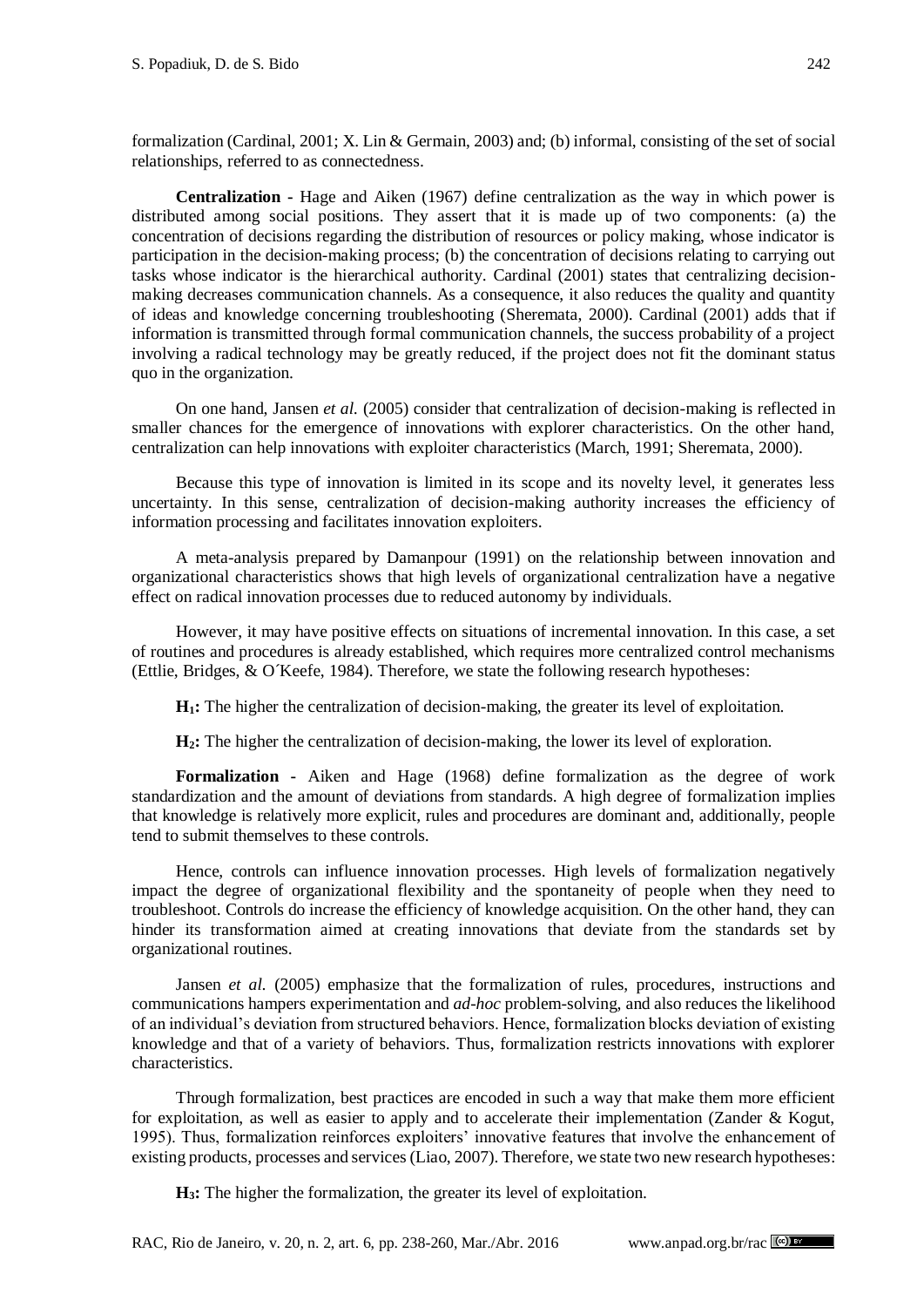**H4:** The higher the formalization, the lower its level of exploration.

**Connectedness -** Describes the informal collaboration between disciplines and functions at the organizational level (Jansen *et al.*, 2005). It consists of effective cross-functional teams, with enough force to overcome the different mental models and cultures that exist in the organization or consists of the necessary connectivity within the organization that ensures disagreements among members of crossfunctional teams.

Connectedness leads to the formation of links involving more than two firms. It also leads to the perception of shared networks. Connectivity enhances the complementarity of sequences or other interdependent activities, leading to the formation of a chain by adopting activities in various relationships. Such adjustments result in a reorientation of network structures with a view to maximizing the benefits. Network density is reflected in increasing controls, influencing the partners' activities (Pillai, 2006).

Jansen *et al.* (2005) argue that connectedness increases opportunities for informal conversations and access to knowledge sources within the organization. It helps the combination of knowledge between individuals and the development of new knowledge underlying exploratory innovation. Also, they argue that social relations help in establishing legitimacy and empowers staff to adopt an exploratory innovation. However, from a certain point, the density of social networks may limit diverging perspectives and alternative ways of doing things.

Because highly dense networks spread strong standards and establish shared behaviors, they reduce the deflection of behaviors and also limit the search scope and selective perception of alternatives.

Connectedness is advantageous for the development of trust and cooperation among members. It allows individuals to develop a deep understanding of refinements and improvements in products, processes, and existing markets. In addition, dense social relations enable members of the organization to share experiences concerning implementation of certain enhancements. Therefore, we state two final research hypotheses:

**H5:** The higher the connectedness, the greater its level of exploration.

**H6:** The higher the connectedness, the lower its level of exploitation.

Figure 1 reflects the structural model concerning these research hypotheses.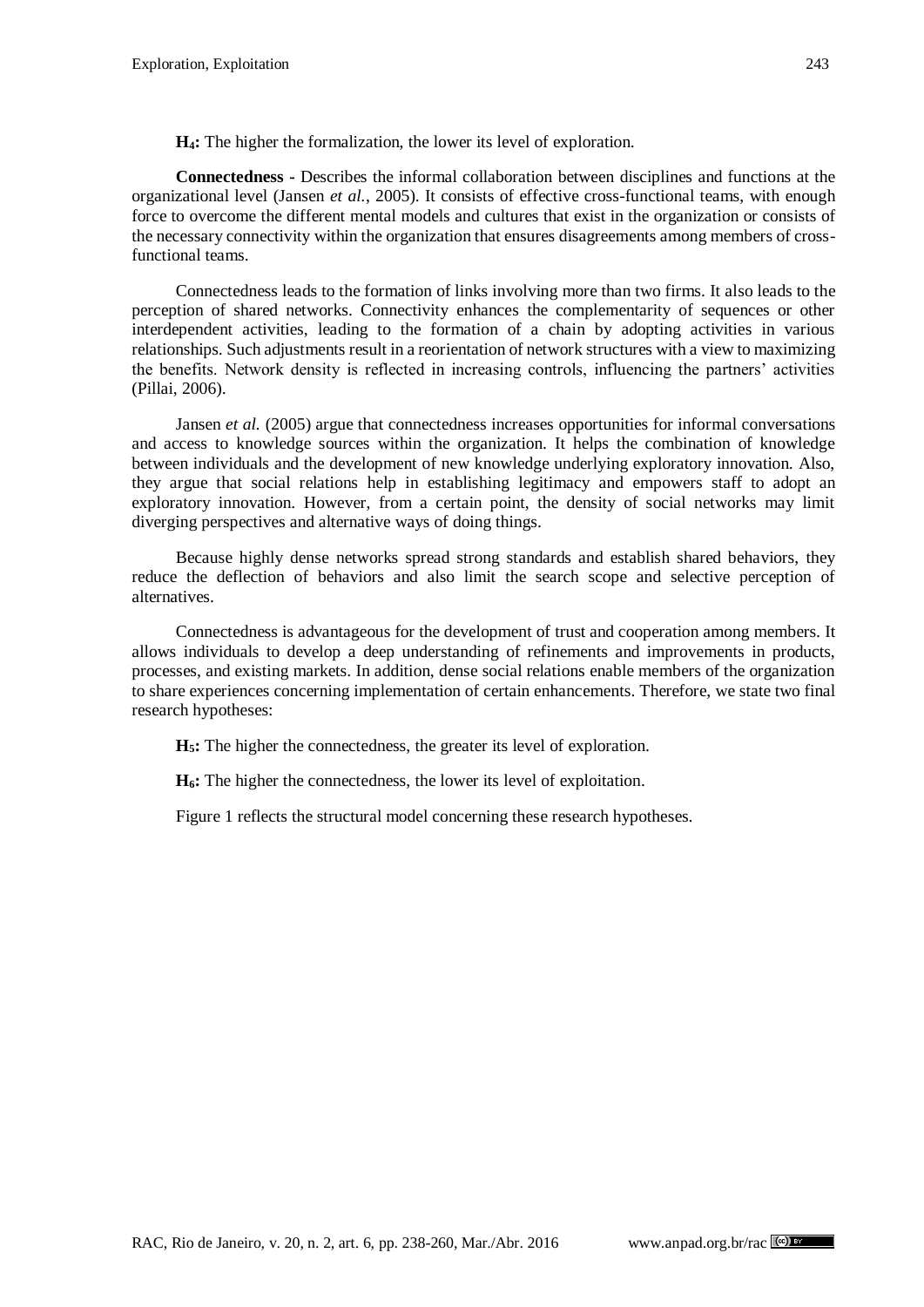

#### **Figure 1.** Structural Model

Exploitation is a reflective second-order latent variable (Jarvis, C. B., Mackenzie, S. B., & Podsakoff, P. M. (2003). A critical review of construct indicators and measurement model misspecification in marketing and consumer research (p. 205). *Journal of Consumer Research, 30*(2), 199-218. doi: 10.1086/376806). Its indicators were the first-order latent variables: (PA) partnerships, (CO) competition, (OE) operational efficiency and (SO) strategic orientation. As these relations are measurement model, we did not state them as hypotheses. Exploration is a reflective second-order latent variable. Its indicators were the firstorder latent variables: (KP) knowledge practices and (IP) innovation practices. Formative latent variables, in general, are to generate indexes; reflexive latent variables are those in which the indicators express the latent variable (Bagozzi, R. P. (2007). On the meaning of formative measurement and how it differs from reflective measurement: comment on Howell, Breivik, and Wilcox (2007). *Psychological Methods*, *12*(2), 229-237. doi: 10.1037/1082-989X.12.2.229); Coltman, T., Devinney, T. M., Midgley, D. F., & Venaik, S. (2008). Formative versus reflective measurement models: two applications of formative measurement. *Journal of Business Research*, *61*(12), 1250-1262. doi: 10.1016/j.jbusres.2008.01.013; Mackenzie, S. B., Podsakoff, P. M., & Jarvis, C. B. (2005). The problem of measurement model misspecification in behavioral and organizational research and some recommended solutions. *The Journal of Applied Psychology*, *90*(4), 710-30. doi: 10.1037/0021- 9010.90.4.710. We classified coordination mechanisms – centralization, formalization, and connectedness - as reflexive latent variables based on a discussion by Jansen, J. J. P., Van Den Bosch, F. A. J., & Volberda, H. W. (2005). Managing potential and realized absorptive capacity: how do organizational antecedents matter? *Academy of Management Journal, 48*(6), 999- 1015. doi:10.5465/AMJ.2005.19573106; Hage, J., & Aiken, M. (1967). Program change and organizational properties: a comparative analysis. *American Journal of Sociology, 72*(5), 503-519; Cardinal, L. B. (2001). Technological innovation in the pharmaceutical industry: the use of organizational control in managing research and development. *Organization Science*, *12*(1), 19-36. doi: 10.1287/orsc.12.1.19.10119; and Lin, X., & Germain, R. (2003). Organizational structure, context, customer orientation, and performance: lessons from Chinese state-owned enterprises. *Strategic Management Journal*, *24*(11), 1131- 1151. doi: 10.1002/smj.348.

#### **Methodological Procedures**

We developed the instrument for data collection based on a review of the published works on these topics: We measured centralization, formalization, and connectedness with items based on the authors referenced in the Analysis Model item, and the scale to measure exploration and exploitation is the outcome of studies carried out by the authors since 2007 and published by Popadiuk (2012).

We used several strategies to collect data: partly through personal contacts, partly through e-mail messages and partly through direct mail with prepaid replies, with the remainder collected through services rendered by a team hired for this purpose, which visited the companies where respondents worked.

The final non-probabilistic convenience sample was composed of 249 companies in all three business sectors: industry, trade and services, and the key-respondents were preferably managers, assuming that they had a broader overview of the company.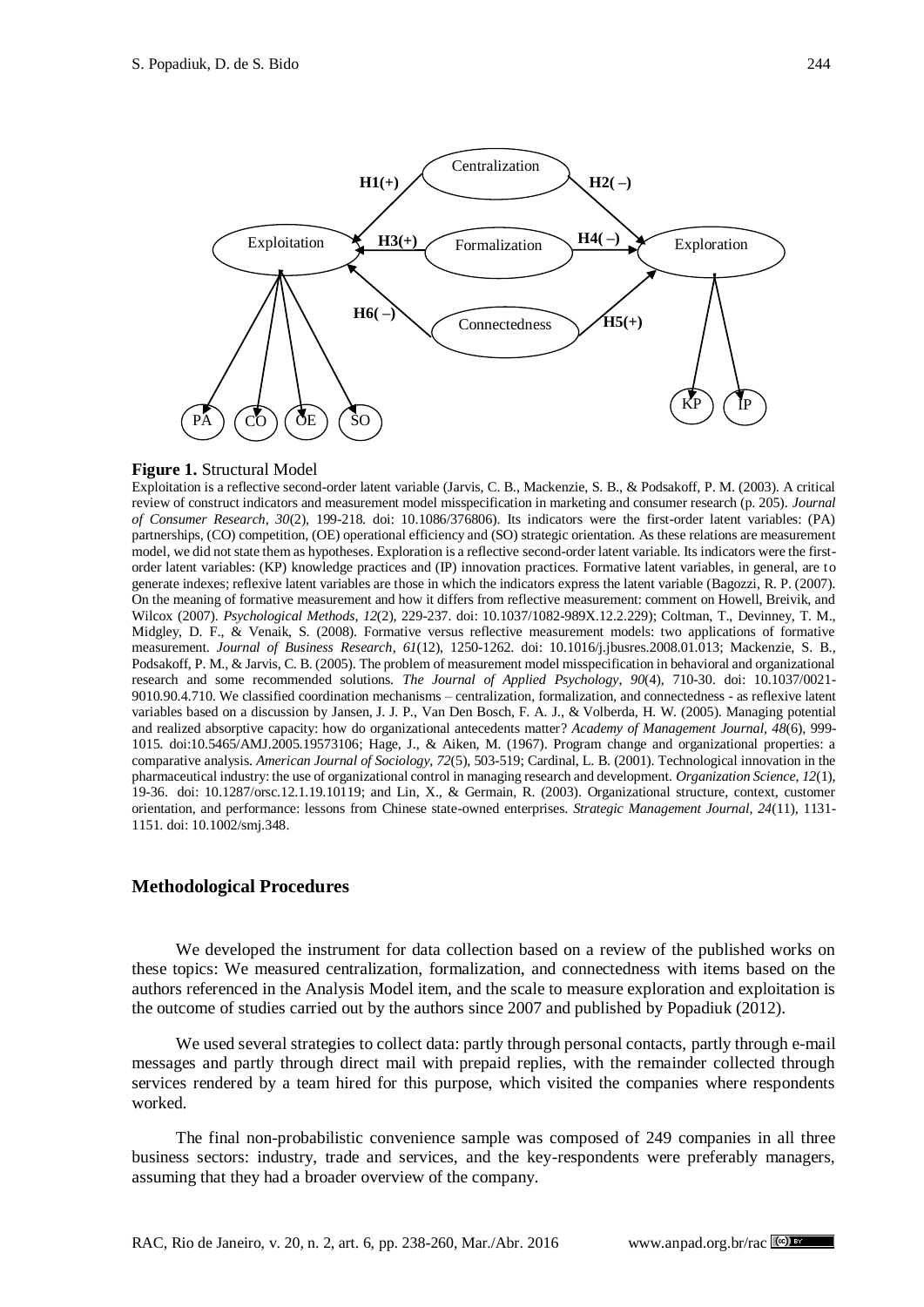To reduce common method bias (CMB), we separated the predictor and criterion variable items over the length of the survey instrument and assured participants that their responses would be kept anonymous, and to assess the CMB, we used Harman's single-factor test (Podsakoff, Mackenzie, Lee, & Podsakoff, 2003).

The unrotated exploratory factor solution of all 58 items (principal components extraction) resulted in ten components (69.8% of total variance extracted) with eigenvalue greater than 1.0. The first component extracted just 30.7% of variance, which means that the results do not eliminate the possibility of any common method bias, but they suggest that it is unlikely to confuse their interpretation.

Although Harman's test did not detect the percentage of variance due to the method, and the one from the model itself (legitimate relations), it is a method widely used in current publications, for example: Bansal e Zahedi (2014); Liu, Yen, Lo e Chen (2014); Torres, Johnson e Imhonde (2014); Wang, Tseng e Yen (2014); Wei, Yi e Yuan (2011).

On 04/01/2015, we conducted a search in ProQuest (Full texts + Peer reviewed + basic search, keywords: **common method** AND Harman). We sorted the results by relevance and selected articles published from 01/2014, which resulted in 127 articles. Then we downloaded the first 30 items to assess the results of Harman's test on the 19 articles that reported the results in detail, the variance extracted by the first factor was: minimum =  $11.0\%$ ; mean =  $27.5\%$ ; median =  $27.6\%$ ; maximum =  $38.0\%$ , which was considered acceptable in all cases. So we may consider that our result (30.7%) is consistent with the usual standards.

## **Data Treatment and Analysis**

**Organizational Profile –** 41.8% of the companies were known as leaders in their fields of activity; 50.6% posted estimated revenues of up to US\$ 50 million in 2007; and 29.0% had headcounts of over 2,000 employees, with 85.7% in São Paulo State, Brazil. Information on leadership was based on the perception of informants. Table 1 reflects the profile that relates revenue, positioning, and sector.

Table 1

| Revenue              | Industry     |             | Trade  |       | Services |       | Total  |       |       |         |
|----------------------|--------------|-------------|--------|-------|----------|-------|--------|-------|-------|---------|
| <b>US\$ Millions</b> | Leader Other |             | Leader | Other | Leader   | Other | Leader | Other | TOTAL | $NI(*)$ |
| Until 2              | 20.0         | 29.0        | 40.0   | 33.3  | 16.3     | 31.6  | 22.4   | 31.1  | 26.9  | 12      |
| $+2 - 4$             | 8.6          | 3.2         | 0.0    | 13.3  | 4.7      | 0.0   | 5.1    | 2.9   | 4.0   | 2       |
| $+4 - 40$            | 28.6         | <b>29.0</b> | 15.0   | 40.0  | 9.3      | 17.5  | 17.3   | 7.8   | 20.9  | 8       |
| $+40$                | 42.9         | 38.7        | 45.0   | 13.3  | 69.8     | 50.9  | 55.1   | 41.7  | 48.3  | 9       |
| (1) Total            | 35           | 31          | 20     | 15    | 43       | 57    | 98     | 103   | 201   | 31      |
|                      | 32.8         |             | 17.4   |       | 49.8     |       | 100.0  |       |       |         |

# **Companies' Profile(1)**

**Note**. (\*) Not informed – (1) 17 responses not matched (232+17 = 249).

We required informants to have at least five years of expertise related to the organization considered for this study. For this reason, we assumed informants had a broader overview of the organization under study. Contact with 70.0% of informants was personal. 32.8% of the sample consisted of respondents who worked in the economy's industrial sector; 17.4% worked in the trade sector and 49.8 % in the service sector. In the industrial sector, at least 34% of the respondents worked in the automotive industry. In the trade sector, 62.7% of the sample consisted of informants employed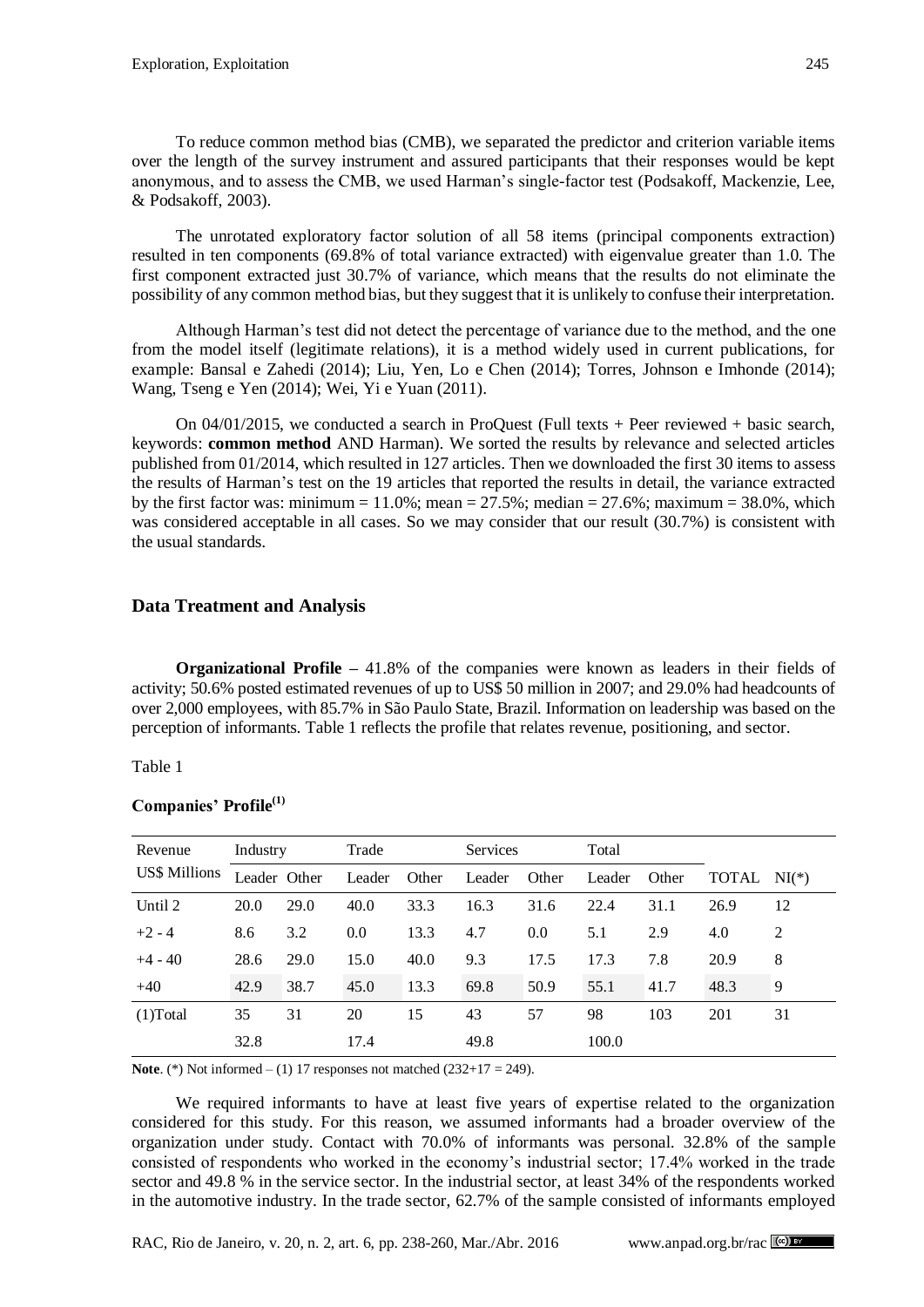at auto dealerships. In the service sector, 47.5% of the sample referred to informants working in the insurance and financial sectors. Among the respondents, 70.6% were men; 94.0% were university graduates; 81.8% were more than 30 years old, and 80.7% held managerial positions.

**Analysis Model –** In order to analyze the survey's findings, we used two analytical techniques: the first consisted of a Principal Component Analysis (PCA) intended to eliminate items with low commonality levels, undermining the findings on convergent validity as well as reliability (Pett, Lackey, & Sullivan, 2003). The second technique consisted of a Partial Least Squares Path Modeling (PLS-PM). The purpose of this technique was to examine the convergent and discriminant validity of the exploitation and exploration constructs (Anderson & Gerbing, 1998). Additionally, to evaluate the relationship between these constructs and coordination mechanisms.

PLS-PM is often considered more appropriate than LISREL by virtue of its capacity to estimate the model, even with non-normal data (demanding a lower sample size than LISREL), and to handle a complex model (*e.g.*, second-order latent variables) (Chin & Dibbern, 2010; Hair, Hult, Ringle, & Sarstedt, 2014; Henseler, Ringle, & Sinkovics, 2009).

As we can see in Figure 1, the model has two second-order reflective latent variables (Jarvis, Mackenzie, & Podsakoff, 2003; Wetzels, Odekerken-Schröder, & Oppen, 2009).

We measured exploiter as a second-order latent variable (Table 3), derived from the first-order latent variables (Table 2): organizational efficiency, competition, strategic orientation and partnerships, and explorer, in the same way, by two first-order latent variables: organizational knowledge practices and innovative practices.

Table 2

| Knowledge Practices – (Exploration)                 | Factor loading | t-value        |
|-----------------------------------------------------|----------------|----------------|
| Volume of new ideas generated                       | .719           | 12.3           |
| Use of new sources of knowledge drawn from partners | .768           | 14.9           |
| Existing knowledge in databases                     | .794           | 17.1           |
| Use of knowledge already in place in the company    | .793           | 14.9           |
| Sharing in-house knowledge                          | .855           | 29.9           |
| Individual learning processes                       | .801           | 18.4           |
| Collective learning processes                       | .854           | 26.7           |
| Team-building capacities                            | .854           | 33.0           |
| Personnel development intensity                     | .883           | 37.3           |
| Appreciation of individual knowledge                | .823           | 22.9           |
| <b>Innovative Practices – (Exploration)</b>         |                |                |
| Focus on completely new products or processes       | .812           | 16.1           |
| Prototype development                               | .764           | 11.5           |
| Product innovation rate                             | .832           | 21.3           |
| Marketing techniques innovation                     | .822           | 18.6           |
| Opening up new distribution channels                | .816           | 20.2           |
| Focus on radical product innovations                | .893           | 38.4           |
|                                                     |                | $\sim$ $\cdot$ |

## **Factor Loading and t-Values (1st - Order Latent Variables)**

**Continues**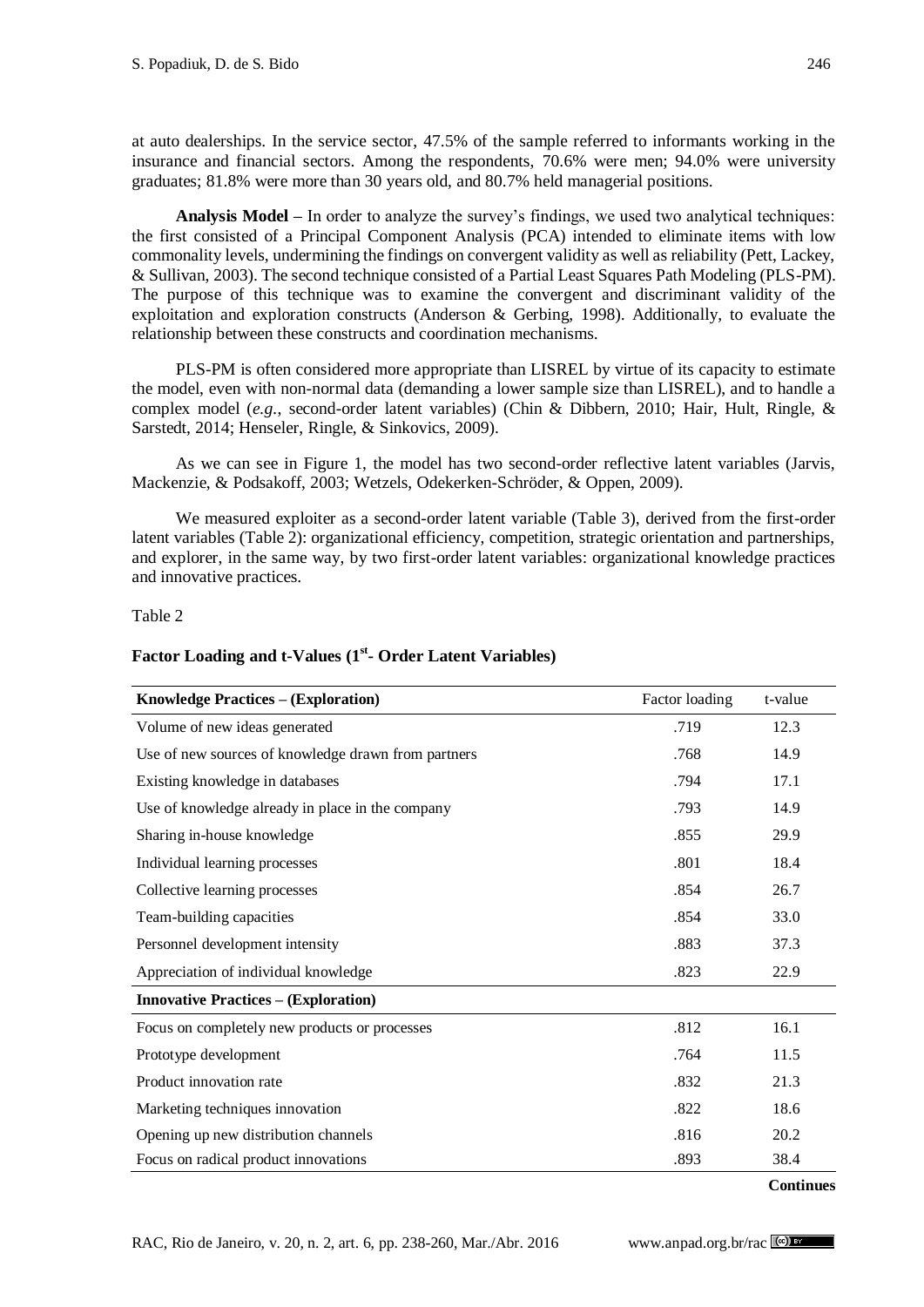# **Table 2 (continued)**

| <b>Innovative Practices – (Exploration)</b>                       | Factor loading | t-value |
|-------------------------------------------------------------------|----------------|---------|
| Focus on radical technology innovations                           | .852           | 30.1    |
| Ceaseless quest for new markets                                   | .790           | 15.8    |
| Development of new products and services                          | .879           | 30.4    |
| Aggressive participation in technology-based alliances            | .805           | 19.0    |
| Competition - (Exploitation)                                      |                |         |
| Appearance of new competitors (new players)                       | .728           | 3.0     |
| Existence of substitute products or processes                     | .645           | 3.1     |
| Competition in the local (Brazilian) market                       | .821           | 2.9     |
| Price-based competition in the local (Brazilian) market           | .841           | 2.9     |
| Fierce competition in company industry                            | .854           | 2,9     |
| Existence of promotional (or price) wars in company industry      | .821           | 2.9     |
| Competition covers company offers easily                          | .701           | 2.6     |
| Price-based competition is the high point of the company industry | .728           | 2.9     |
| <b>Strategic Orientation - (Exploitation)</b>                     |                |         |
| Strategic view focused on the present                             | .945           | 61.1    |
| Strategies focused on the short term                              | .946           | 59.9    |
| <b>Organizational Efficiency - (Exploitation)</b>                 |                |         |
| Creation of detailed routines                                     | .779           | 17.0    |
| Importance of efficiency                                          | .853           | 28.8    |
| Focus on performing activities                                    | .878           | 30.5    |
| Concerns about gains of scale                                     | .818           | 18.4    |
| Organizational control mechanism                                  | .847           | 24.0    |
| Focus on costs                                                    | .844           | 24.2    |
| Focus oriented towards production                                 | .834           | 20.4    |
| Partnerships - (Exploitation)                                     |                |         |
| Local relationships with outside partners                         | .820           | 19.5    |
| Level of dependency on outside partners                           | .661           | 8.6     |
| Use of contracts in relationships with outside partners           | .740           | 11.5    |
| Transparency in joint efforts with partners                       | .772           | 13.5    |
| Duration of outside partnerships                                  | .803           | 15.8    |
| Sharing knowledge with partners                                   | .842           | 24.9    |
| Concern with establishing outside partnerships                    | .863           | 24.7    |
| Number of outside partners for the company                        | .828           | 19.3    |

**Continues**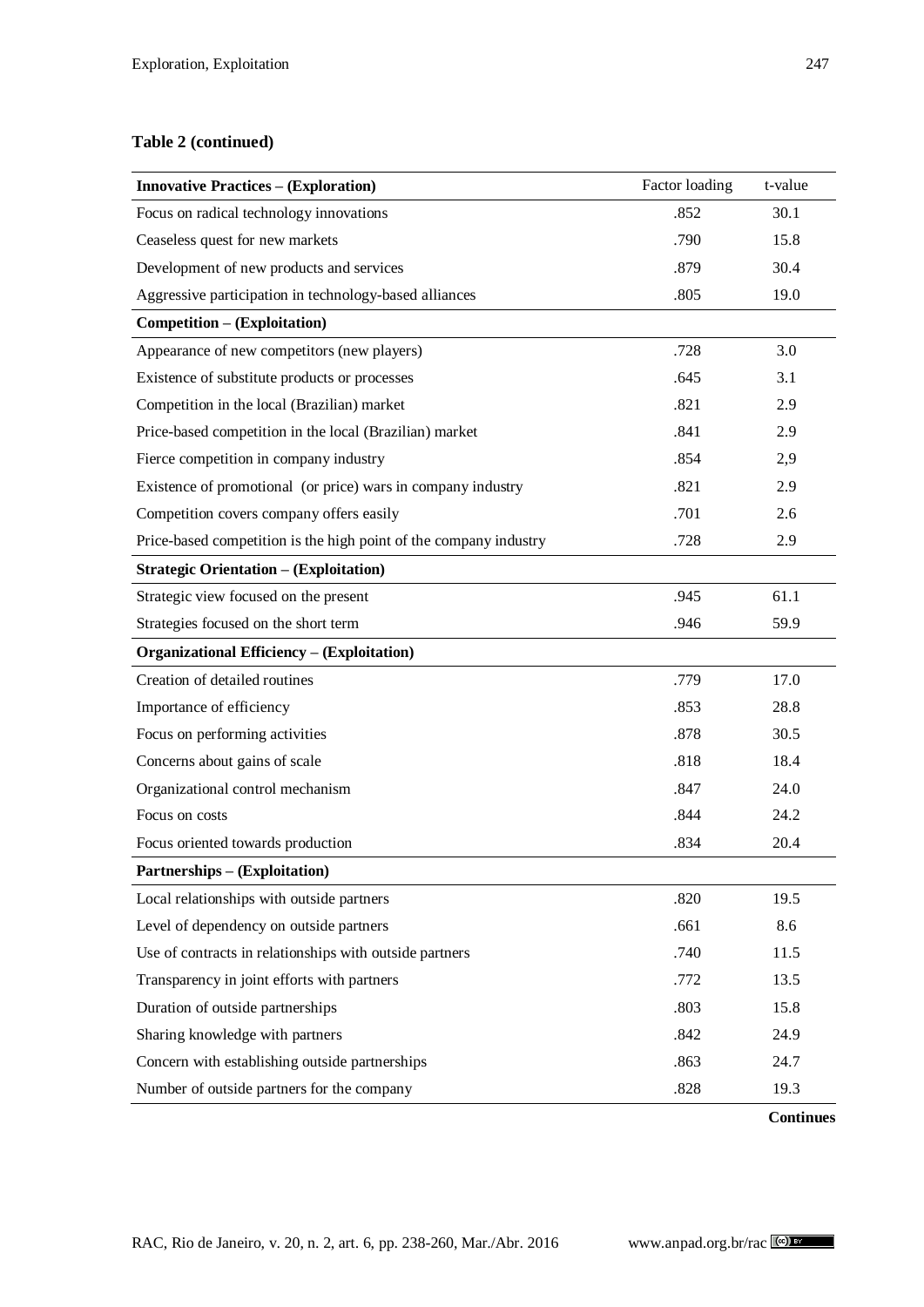## **Table 2 (continued)**

| Centralization (Dewar, Whetten, & Boje, 1980; Hage & Aiken, 1967; Jansen<br><i>et al.</i> , 2005)                     | Factor loading | t-value |  |
|-----------------------------------------------------------------------------------------------------------------------|----------------|---------|--|
| Most decisions people make here have to have their supervisor's approval                                              | .650           | 3.1     |  |
| There can be little action taken here until a supervisor approves a decision                                          | .791           | 3.5     |  |
| A person who wants to make his own decisions would be quickly discouraged                                             | .915           | 3.1     |  |
| Even small matters have to be referred to someone higher up for the final<br>decision                                 | .684           | 2.8     |  |
| People need to ask their supervisor before they do almost anything                                                    | .557           | 2.1     |  |
| Formalization (Deshpande & Zaltman, 1982; Jansen et al., 2005)                                                        |                |         |  |
| Whatever situation arises, written procedures are available for dealing with it                                       | .748           | 8.5     |  |
| Rules and procedures occupy a central place in the organizational unit                                                | .813           | 11.0    |  |
| Written records are kept of everyone's performance                                                                    | .737           | 9.2     |  |
| Written job descriptions are formulated for positions on all organizational<br>levels                                 | .756           | 9.9     |  |
| Employees are hardly ever checked for rule violations                                                                 | Excluded       |         |  |
| Connectedness (Jansen et al., 2005; Jaworski & Kohli, 1993)                                                           |                |         |  |
| There is ample opportunity for informal hall talk among employees                                                     | .624           | 6.0     |  |
| Employees from different departments feel comfortable calling each other<br>when the need arises                      | .724           | 10.1    |  |
| Managers discourage employees from discussing work related matters with<br>those who are not their immediate superior | Excluded       |         |  |
| People around here are quite accessible to each other                                                                 | .880           | 28.0    |  |
| It is easy to talk with virtually anyone you need to, regardless of rank or position                                  | .830           | 16.3    |  |

**Note**. t-values estimated by bootstrap in SmartPLS 2.0.M3 (Ringle, C. M., Wende, S., & Will, A. (2005). SmartPLS (version 2.0 M3) [Software]. Germany: University of Hamburg. Retrieved from https://www.smartpls.com/smartpls2) with 249 cases and 1000 resamples.  $t > 1.96$  is significant at 5% and  $t > 2.58$  at 1%.

## Table 3

## **Statistics on Convergent Validity and Reliability**

| Latent variable             | <b>AVE</b> | Composite<br>Reliability | Cronbach's Mean<br>Alpha |      | Standard<br>Deviation |
|-----------------------------|------------|--------------------------|--------------------------|------|-----------------------|
| $Explorer-2nd-order$        | .844       | .91                      |                          |      | ۰                     |
| . Knowledge practices       | .666       | .95                      | 0.94                     | 4.99 | 1.12                  |
| . Innovation practices      | .685       | .95                      | 0.94                     | 4.53 | 1.41                  |
| $Exploiter-2nd-order$       | .462       | .76                      |                          |      |                       |
| . Competition               | .594       | .92                      | 0.90                     | 4.73 | 1.32                  |
| . Strategic orientation     | .895       | .94                      | 0.88                     | 5.46 | 1.30                  |
| . Organizational efficiency | .700       | ,94                      | 0.92                     | 5.52 | 1.11                  |
| . Partnerships              | .630       | ,93                      | 0.91                     | 5.03 | 1.18                  |

**Continues**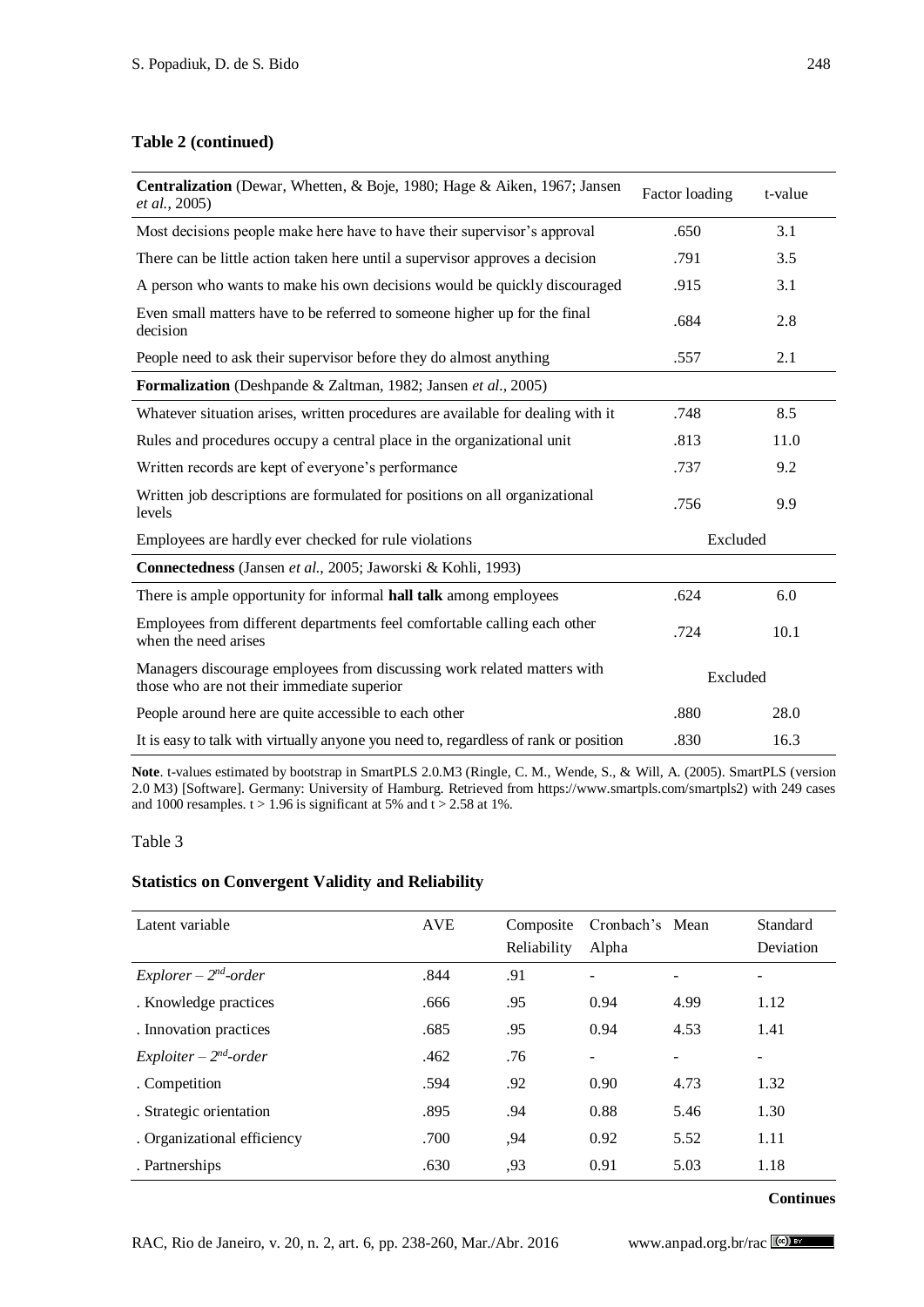## **Table 3 (continued)**

| Latent variable                            | AVE             | Composite   | Cronbach's Mean |                          | Standard  |  |
|--------------------------------------------|-----------------|-------------|-----------------|--------------------------|-----------|--|
|                                            |                 | Reliability | Alpha           |                          | Deviation |  |
| Centralization                             | .533            | .84         | 0.83            | 3.85                     | 1.13      |  |
| Formalization                              | .585            | .84         | 0.76<br>4.23    |                          | 0.94      |  |
| Connectedness                              | .595            | .85         | 0.76            | 4.29                     | 0.76      |  |
| Recommendation                             | > 50            | > 70        | > 70            | $\overline{\phantom{0}}$ |           |  |
| $2nd$ order Latent variable                | Factor loadings |             |                 | t value                  |           |  |
| Exploration > Knowledge Practices          | .918            |             |                 | 53.6                     |           |  |
| Exploration > Innovation Practices         | .919            |             |                 |                          |           |  |
| Exploitation > Competition                 | .435            |             |                 | 2.7                      |           |  |
| Exploitation > Strategic orientation       | .606            |             |                 | 7.4                      |           |  |
| Exploitation $>$ Organizational efficiency | .830            |             |                 | 20.8                     |           |  |
| Exploitation > Partnerships                | .777            |             |                 | 14.8                     |           |  |

**Note**. Significance probability:  $t > 1.96$  is significant at 5% and  $t > 2.58$  at 1%. From Table 2 and Table 3 we verify that all factor loadings are high and reveal potential to be significant. For a sample of 249 cases, any correlation superior to 1.24 will be significant at the level of 5.0%. This result is obtained by the sensitivity test in G\*Power3 (Faul, F., Erdfelder, E., Lang, A.- G., & Buchner, A. (2007). G\*Power 3: a flexible statistical power analysis program for the social, behavioral, and biomedical sciences. *Behavior Research Methods, 39(2), 175-191.* doi: 10.3758/BF03193146), or directly by the formula  $t = r\sqrt{\frac{n-2}{1-r^2}}$  (Costa, P. L. O., Neto (1977). *Estatística*. São Paulo: Edgard Blücher).

For modeling second-order latent variables, we followed recommendations from Wetzels, Odekerken-Schröder and Oppen (2009), with repetition of the first-order latent variable's indicators on the second-order latent variable.

**Measurement model assessment -** The scale for exploitation and exploration used in this survey (Popadiuk, 2012) listed 45 indicators (7-points) whose final indicators with the respective factor loadings and t-value are included in Table 2. The scales for centralization, formalization, and connectedness (6-points) were based on prior studies also referenced in Table 2.

**Convergent Validity -** For the convergent validity analysis, we adopted three criteria as proposed by Hair, Babin, Money, and Samouel (2005): factor loadings higher than .7; AVE – Average Variance Extracted higher than .5 and t-values higher than 1.96 (or  $p < .05$ ).

An examination of Table 2 shows us that all the factor loadings were significant ( $p < .05$ ). Apart from six indicators, all others reflected a factor loading greater than .7, showing that for these criteria, the model was adequate in terms of its convergent validity, which was confirmed by the average variance extracted (AVE) values that exceeded .5 (Table 3), except for the exploiter latent variable at .46, but that was nevertheless very close to the minimum recommended value. Reliability measured by Cronbach's Alpha and composite reliability also proved adequate, with values exceeding .7.

**Discriminant Validity -** For the discriminant validity analysis, we used two criteria: the factor loadings (cross-loadings matrix is not shown here due to limitations of space) in the focal construct greater than the loading in the other constructs, in addition to ascertaining the correlations among the latent variables, whose values must be less than the square root of the AVE indexes for each construct (Fornell & Larcker, 1981; Hair *et al.*, 2014). It is apparent from Table 4 (Panel a) that they are lower than the AVE (main diagonal), thus disclosing discriminant validity through this criterion as well.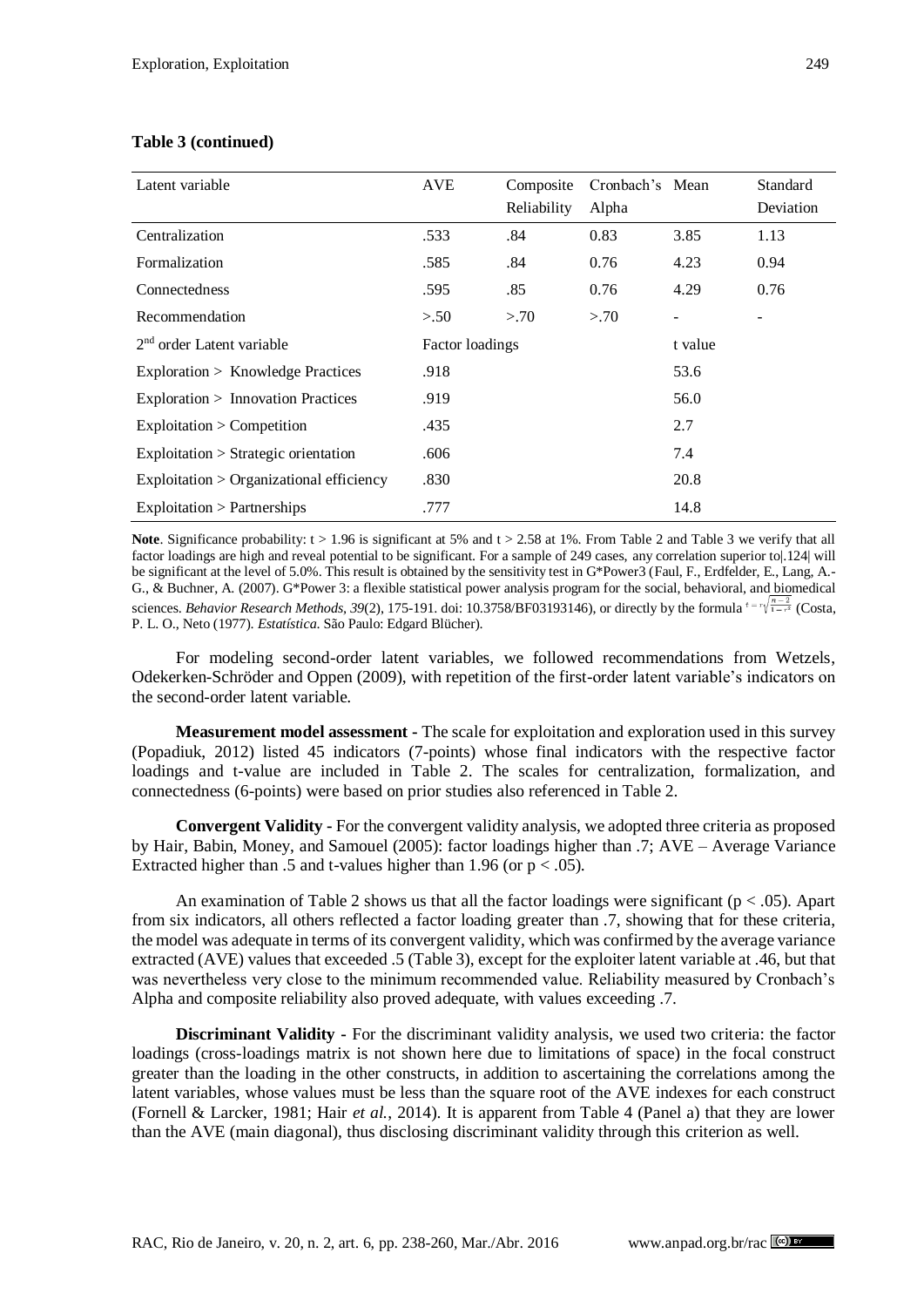#### Table 4

## **Correlations and Crossloadings**

| Panel (a) – Correlations between first-order latent variables             |         |                |      |                |        |      |      |      |      |
|---------------------------------------------------------------------------|---------|----------------|------|----------------|--------|------|------|------|------|
|                                                                           | 1       | $\overline{2}$ | 3    | 5              | 6      | 8    | 9    | 10   | 11   |
| 1 Centralization                                                          | .730    |                |      |                |        |      |      |      |      |
| 2 Formalization                                                           | .068    | .765           |      |                |        |      |      |      |      |
| 3 Connectedness                                                           | $-.288$ | .353           | .771 |                |        |      |      |      |      |
| 5 Knowledge practices                                                     | $-.261$ | .365           | .502 | .816           |        |      |      |      |      |
| 6 Innovative Practices                                                    | $-.187$ | .373           | .440 | .686           | .827   |      |      |      |      |
| 8 Competition                                                             | .023    | .115           | .031 | .173           | .197   | .771 |      |      |      |
| 9 Strategic orientation                                                   | $-.189$ | .189           | .211 | .440           | .496   | .182 | .946 |      |      |
| 10 Organizational<br>efficiency                                           | $-.159$ | .407           | .389 | .591           | .558   | .145 | .512 | .837 |      |
| 11 Partnership                                                            | $-.240$ | .122           | .359 | .447           | .467   | .205 | .287 | .403 | .793 |
| Panel (b) - Correlations between latent variables of the structural model |         |                |      |                |        |      |      |      |      |
|                                                                           | 1       | $\overline{2}$ | 3    | $\overline{4}$ | $\tau$ |      |      |      |      |
| 1 Centralization                                                          | .730    |                |      |                |        |      |      |      |      |
| 2 Formalization                                                           | .068    | .765           |      |                |        |      |      |      |      |
| 3 Connectedness                                                           | $-.288$ | .353           | .771 |                |        |      |      |      |      |
| 4 Exploration                                                             | $-.244$ | .403           | .514 | .918           |        |      |      |      |      |
| 7 Exploitation                                                            | $-.223$ | .330           | .417 | .694           | .679   |      |      |      |      |
| Panel $(c)$ – Crossloadings between exploration and exploitation          |         |                |      |                |        |      |      |      |      |
|                                                                           | 4       | 5              | 6    | 7              | 8      | 9    | 10   | 11   |      |
| 4 Exploration                                                             | .918    |                |      |                |        |      |      |      |      |
| 5 Knowledge practices                                                     | .918    | .816           |      |                |        |      |      |      |      |
| 6 Innovative Practices                                                    | .919    | .686           | .827 |                |        |      |      |      |      |
| 7 Exploitation                                                            | .694    | .633           | .640 | .679           |        |      |      |      |      |
| 8 Competition                                                             | .215    | .173           | .197 | .435           | .771   |      |      |      |      |
| 9 Strategic orientation                                                   | .510    | .440           | .496 | .606           | .182   | .946 |      |      |      |
| 10 Organizational<br>efficiency                                           | .626    | .591           | .558 | .830           | .145   | .512 | .837 |      |      |
| 11 Partnership                                                            | .498    | .447           | .467 | .777           | .205   | .287 | .403 | .793 |      |

Note. The square root values for the AVE were inserted in the diagonal in order to assess the discriminant validity. All correlations greater than  $|.18|$  are significant at 5% (n = 249, power = .80, two-tail) and those greater than  $|.21|$  are significant at 1%, that was computed from  $\bar{G}^*$ Power 3 (Buchner, A., Erdfelder, E., Faul, F., & Lang, A. (2006).  $G^*$ Power (3.0.3)<br>
[Software]. Germany: Universität Dusseldorf. Retrieved from http://www.psycho.uni-[Software]. Germany: Universität Dusseldorf. Retrieved from http://www.psycho.uniduesseldorf.de/abteilungen/aap/gpower3/). The gray cells are the factor loadings.

In panel (b) of Table 4, we can see that the correlation between exploration and exploitation surpasses the value of the square root of AVE for exploitation. Nevertheless, the disattenuated correlation (Nunnally & Bernstein, 1994) resulted in .83. This value (.83) indicates discriminant validity according to the criteria of Netemeyer, Bearden, and Sharma (2003). That is the correlation is less than 1.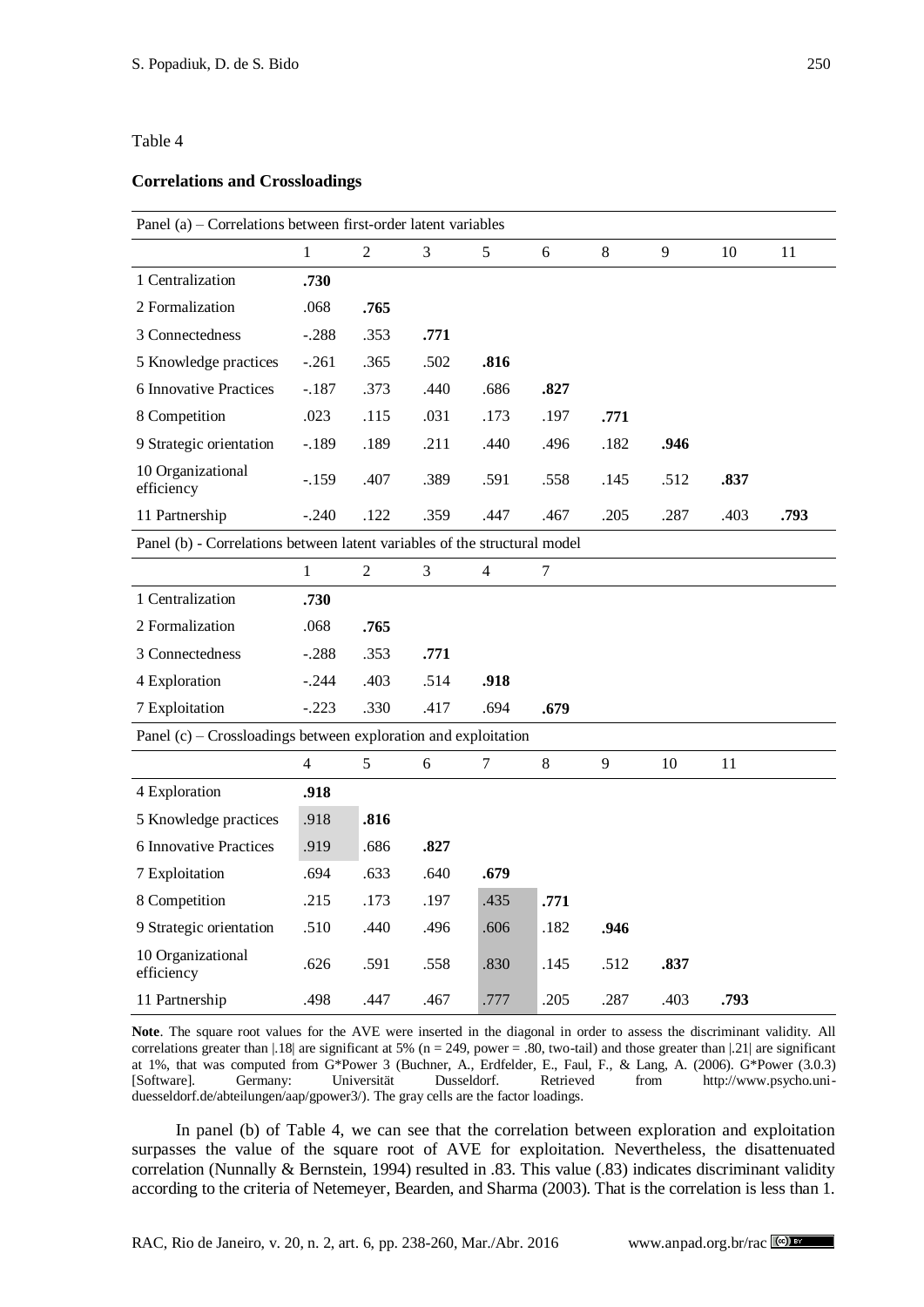Panel (c) explains what occurred: competition and strategic orientation had low factor loadings (less than .7) which resulted in a low value for AVE (.46, in Table 2). If we removed competition from the measurement model, AVE would be .55. In this way, the square root of AVE would surpass the correlation between exploration and exploitation. However, it would jeopardize the content validity of the latent variable exploitation. For this reason we may conclude that exploration and exploitation were measured correctly and that both are highly correlated.

The positive correlation between exploration and exploitation  $(.694, p < .01)$  is not reflected as a theoretical inconsistency. From those considerations developed by Gupta *et al.* (2006) and by other authors (March, 1991), we concluded that it is practically impossible to rate an organization as taking on an exclusively explorer or exploiter orientation.

The reason for this is that each department within an organization can carry out its work in accordance with its own need for knowledge, which is aimed more at what already exists in the company, or from new knowledge arising from the interaction with internal and external environments. Hence, while one area such as R&D requires research, creativity, experimentation and new knowledge, manufacturing may only use routines, procedures, and explicit regulations in accordance with the organization's documentation. In this sense, strictly speaking, any organization has, to a greater or lesser extent, a connectedness in its structure that may have both exploiter and explorer orientations. In other words, they have a certain degree of ambidexterity (Duncan, 1976).

A study carried out by Cao, Gedajlovic, and Zhang (2009) provides an approach that bolsters the argument contained in the previous paragraph. These authors based their position on an illustrative example when referring to the presence of explorer or exploiter orientation. This is reflected in Table 5.

## Table 5

| Company | Degree of<br>exploration | Degree of | Degree of ambidexterity based<br>exploitation on the balance between<br>exploration and exploitation | Degree of ambidexterity based<br>on the combination between<br>exploration and exploitation |
|---------|--------------------------|-----------|------------------------------------------------------------------------------------------------------|---------------------------------------------------------------------------------------------|
|         |                          |           | Low                                                                                                  | High                                                                                        |
| B       |                          |           | High                                                                                                 | Low                                                                                         |

#### **An Example of an Ambidexterity Profile for Two Generic Companies**

**Note**. Source: Adapted from Cao, Q., Gedajlovic, E., & Zhang, H. (2009). Unpacking organizational ambidexterity: dimensions, contingencies, and synergistic effects. *Organization Science, 20*(4), 781-796. doi: 10.1287/orsc.1090.0426. From this Table we can see that company A has level 10 for exploration and level 5 for exploitation. Company B has level 5 for exploration and level 5 for exploitation. Cao *et al.* (2009) raise the question: As a response, they affirm that it depends on how the researcher envisages ambidexterity. If ambidexterity is seen as a balance between exploitation and exploration, then company B would be more ambidextrous than company A. However, should it involve a combination of exploration and exploitation, then company A would be rated as more ambidextrous than company B. They conclude that due to the way the researcher defines ambidexterity, it becomes difficult to make a comparison between studies carried out by different researchers into this subject. In part, it is because of this argument that some studies developed by other authors found that the correlation between exploration and exploitation was positive. As examples, we might mention: (.26) Kyriakopoulos, K., & Moorman, C. (2004). Tradeoffs in marketing exploitation and exploration strategies: the overlooked role of market orientation. *International Journal of Research in Marketing, 21*(3), 219-240. doi: 10.1016/j.ijresmar.2004.01.001, (.70 and .75) Yalcinkaya, G., Calantone, R. J., & Griffith, D. A. (2007). An examination of exploration and exploitation capabilities: Implications for product innovation and market performance. *Journal of International Marketing*, *15*(4), 63-93. doi: 10.1509/jimk.15.4.63, (.67) Im, G. (2006). *Exploratory and exploitative knowledge sharing in interorganizational relationships* (Doctoral dissertation). Georgia State University, Robinson College of Business, (.58) Greve, H. R. (2007). Exploration and exploitation in product innovation. *Industrial and Corporate Change, 16*(5), 945-975. doi: 10.1093/icc/dtm013, (.46) Isobe, T., & Montgomery, D. B. (2004). *Exploitation, exploration, and firm performance: the case of small manufacturing firms in Japan*. Research Collection Lee Kong Chian School of Business*.* Retrieved from http://ink.library.smu.edu.sg/cgi/viewcontent.cgi?article=3341&context=lkcsb\_research, (.74) Bierly, P. E., III, Damanpour, F., & Santoro, M. D. (2009). The application of external knowledge: organizational conditions for exploration and exploitation. *Journal of Management Studies, 46*(3), 481-509. doi: 10.1111/j.1467-6486.2009.00829.x and (.52) Vorhies, D. W., Orr, L. M., & Bush, V. D. (2011). Improving customer-focused marketing capabilities and firm financial performance via marketing exploration and exploitation. *Journal of the Academic Marketing Science, 39*(5), 736-756. doi 10.1007/s11747-010-0228-z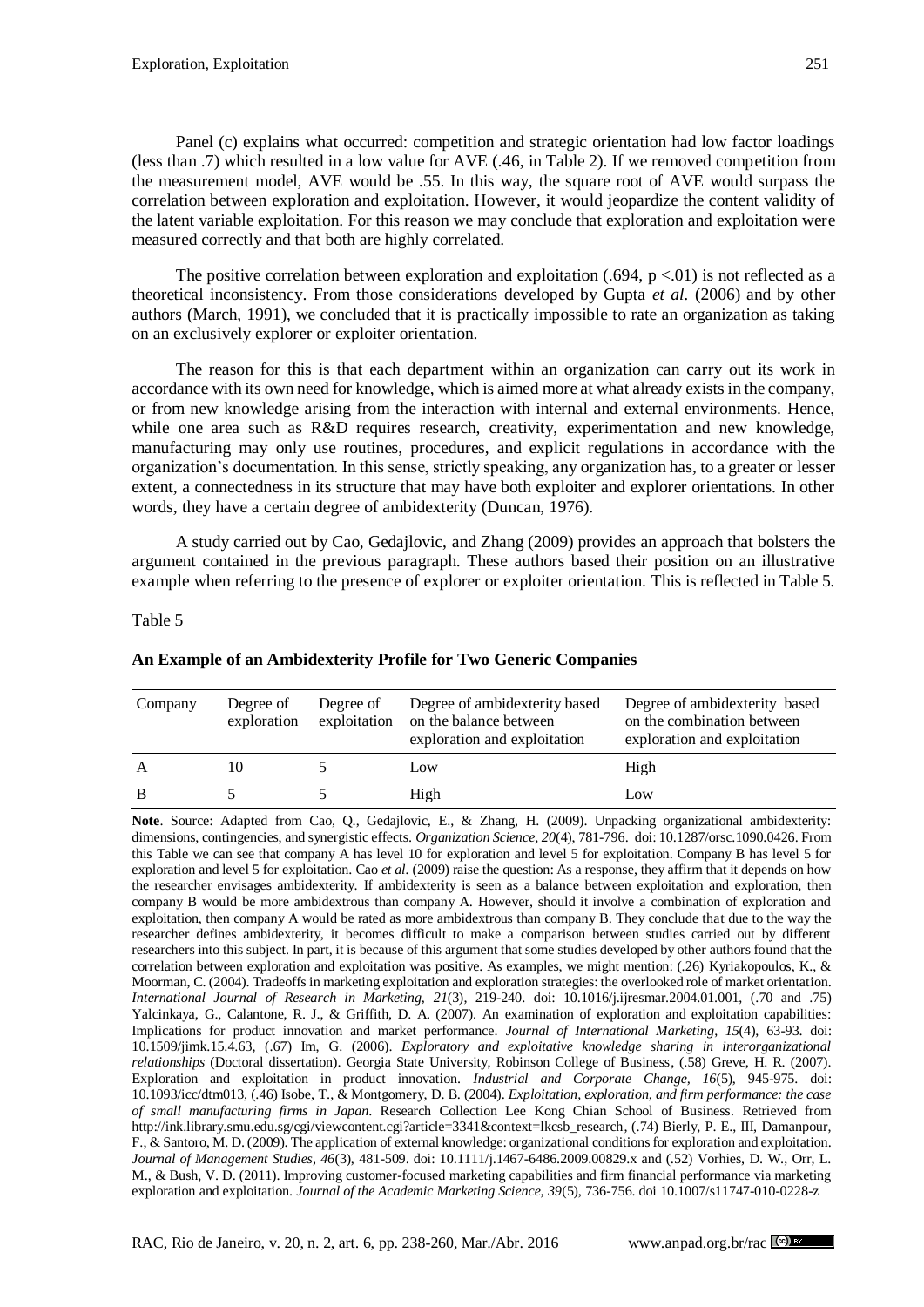**Reliability -** Reliability can be assessed by Cronbach's Alpha or composite reliability. In the context of structural equations modeling and PLS-PM, composite reliability is the most appropriate measurement and all results found in Table 3 meet the criteria proposed by Hair *et al.* (2005) and Hair, Hult, Ringle and Sarstedt (2014): composite reliability are greater than 0.7.

**Structural Model Assessment – Hypothesis tests -** In Table 6 we can verify that the three coordination mechanisms are correlated with exploration and exploitation. Model 1 is equal to Figure 1, and in model #2 we included control variables (sector, size, and leadership). Despite sector and leadership being significant at 5%, we noted that the changes in structural coefficients were lower than 0.03, increasing our reliance on the meaningfulness of these coefficients.

#### Table 6

|                                                | Model #1 |              |                         |                                         | Model $# 2$ (with controls) |              |                         |                                         |
|------------------------------------------------|----------|--------------|-------------------------|-----------------------------------------|-----------------------------|--------------|-------------------------|-----------------------------------------|
| <b>Path Coefficients</b><br>(Hypothesis)       | β        | $\mathbf{p}$ | $\Delta$ R <sup>2</sup> | $\mathbf{R}^2$<br>(R <sup>2</sup> adj.) | β                           | $\mathbf{p}$ | $\Delta$ R <sup>2</sup> | $\mathbb{R}^2$<br>(R <sup>2</sup> adj.) |
| Centralization $\rightarrow$ Exploitation (H1) | $-156$   | .016         | 3%                      |                                         | $-.183$                     | .009         | 4%                      |                                         |
| Formalization $\rightarrow$ Exploitation (H3)  | .239     | .000         | 8%                      | 23.1%<br>$(22.2\%)$                     | .235                        | .000         | 8%                      |                                         |
| Connectedness $\rightarrow$ Exploitation (H5)  | .285     | .000         | 12%                     |                                         | .258                        | .000         | 11%                     |                                         |
| Leader $\rightarrow$ Exploitation              |          |              |                         |                                         | .143                        | .007         | 2%                      | 27.0%<br>(25.2%)                        |
| $Sector \rightarrow Exploitation$              |          |              |                         |                                         | $-.025$                     | .717         | 0%                      |                                         |
| $Size \rightarrow Exploitation$                |          |              |                         |                                         | .136                        | .019         | 2%                      |                                         |
| Centralization $\rightarrow$ Exploration (H2)  | $-.157$  | .006         | 4%                      |                                         | $-.183$                     | .003         | 4%                      |                                         |
| Formalization $\rightarrow$ Exploration (H4)   | .283     | .000         | 11%                     | 34.2%<br>$(33.4\%)$                     | .281                        | .000         | 11%                     |                                         |
| Connectedness $\rightarrow$ Exploration (H6)   | .369     | .000         | 19%                     |                                         | .343                        | .000         | 18%                     |                                         |
| Leader $\rightarrow$ Exploration               |          |              |                         |                                         | .153                        | .004         | 2%                      | 38.4%<br>$(36.9\%)$                     |
| $Sector \rightarrow Exploration$               |          |              |                         |                                         | .016                        | .782         | 0%                      |                                         |
| $Size \rightarrow Exploration$                 |          |              |                         |                                         | .153                        | .021         | 3%                      |                                         |

#### **Path Coefficients among Exploration, Exploitation, and Coordination Mechanisms**

**Note**. Key: β = standardized path coefficients.  $p = p$ -value.  $\Delta R^2$  = contribution of each predictor to explain the variance of dependent variables.  $R^2$  adj. =  $R^2$  adjusted. Sector (n = 78 industry, 51 trade, 120 service) was dummy encoded, and these two indicators were used as formative in the measurement model (Falk, R. F., & Miller, N. B. (1992). *A primer for soft modeling*. Ohio: The University of Akron Press.).Revenue in 2007 was used as indicator of Size, and was grouped in classes:  $1 =$  to 1M R\$,  $2 = |1 - 5|$  M,  $3 = |5 - 10|$ ,  $4 = |10 - 100|$ ,  $5 =$  above 100 MR\$, and Leadership (n = 104 leader, 145 = non-leader) was dummy encoded.

All structural coefficients were significant at 5%. However, it should be noted that exploitation and centralization has a negative path coefficient ( $-.156$ , p  $< .05$ ). This negative value reveals that the centralization of decision-making and exploitation has opposing directions. When one is more prevalent, this tends to inhibit the other, and vice-versa. Therefore,  $H_1$ : The higher the centralization of decisionmaking, the greater its level of exploitation - is not supported by our study.

One of the reasons for the research hypothesis in this study not being supported, as expected, could be explained by the following argument: There is more exploitation, meaning that the processes, routines, procedures and control mechanisms are already institutionalized within the organization, mainly when innovation tends to be incremental. Therefore this becomes an organizational practice and the individuals in the organization probably no longer perceive that there is centralization.

As  $H<sub>1</sub>$  was not supported, this may reveal that centralization is necessary, but it is not enough to facilitate exploitation. This result is relatively consistent with the results obtained by Jansen *et al.* (2005).

RAC, Rio de Janeiro, v. 20, n. 2, art. 6, pp. 238-260, Mar./Abr. 2016 www.anpad.org.br/rac (c) BY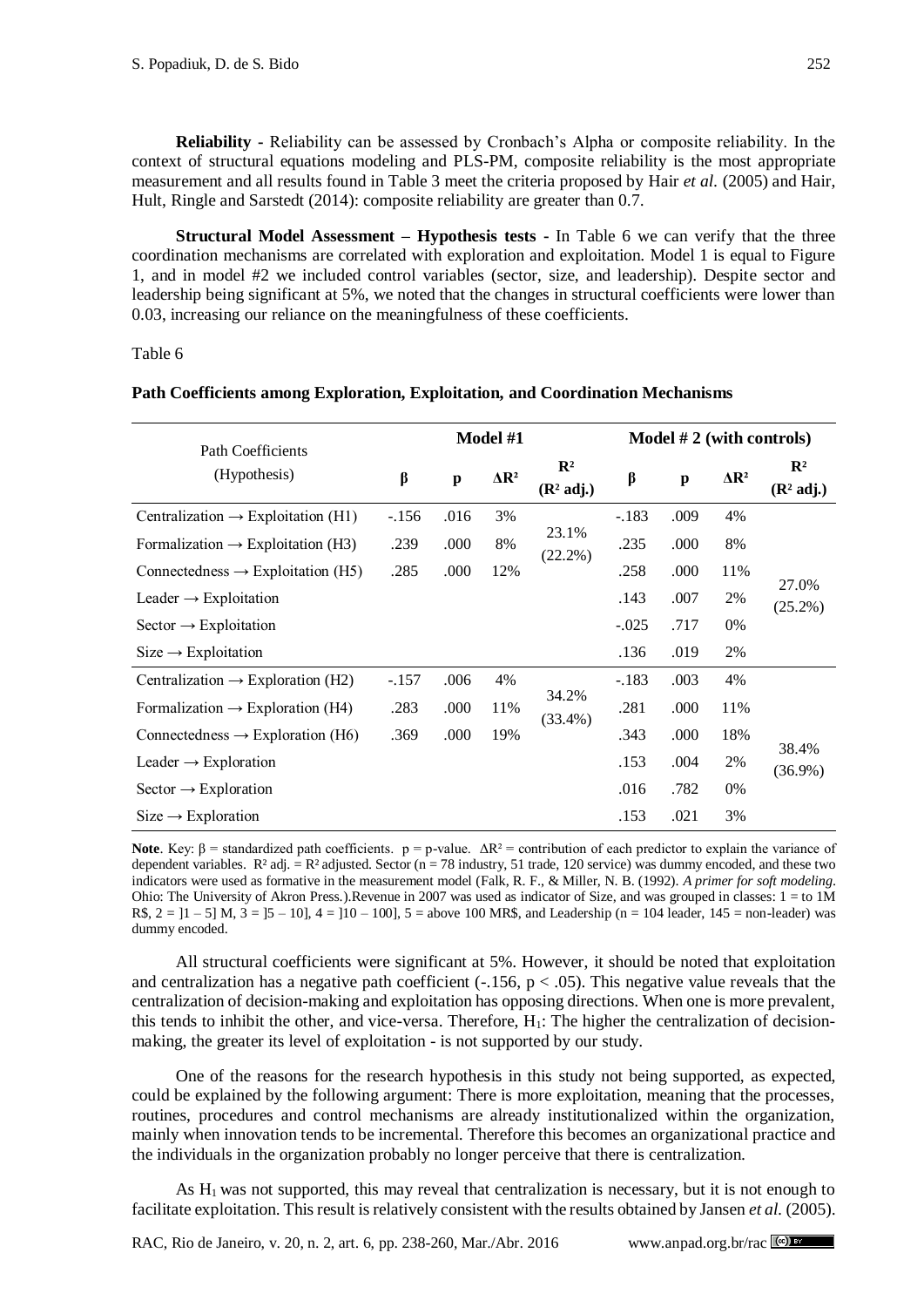In other words, centralization makes the exploration process more difficult, but this alone is not enough to prove the positive impact on the exploitation process.

Research hypothesis  $H_2$ -The higher the centralization of decision-making, the lower its level of exploration – has been supported  $(-.157, p < .05)$ . Therefore the predominance of centralization of decision-making implies a trend towards inhibiting the exploration process and vice-versa.

Research hypothesis  $H_3$  - The higher the formalization, the greater its level of exploitation - was supported (.239,  $p < .05$ ). However,  $H_4$ -The higher the formalization, the lower its level of exploration – has not been supported (.283,  $p < .05$ ). Though the coefficient is significant, its value was positive, revealing that formalization and exploration have the same direction.

While it is understandable that exploitation demands formalization, the fact that our data do not support H<sub>4</sub> suggests that the formalization process is an essential practice for any organization and therefore regardless of the fact that there is more or less of an explorer orientation. Accordingly, we concluded that even if there is an explorer orientation, formalization is necessary. Formalization is an organizational practice that should take place whatever the type of innovation – be it radical or incremental – carried out by the organization. It may be more intense or less intense in accordance with the type of innovation, but it is always present. Therefore individuals within the organization may find that even in creative situations with new ideas, products and services inherent to situations where there is an explorer orientation, a certain level of formalization is present due to the use of procedures, practices and necessary routines for documenting the activities developed.

Research hypothesis  $H_5$  - The higher the connectedness, the greater its level of exploration – was supported (.369,  $p < .05$ ). Therefore, the more connectedness in the organization, the more there is evidence of exploration and vice versa.

Research hypothesis  $H_6$  - The higher the connectedness, the lower its level of exploitation - was not supported (.285,  $p < .05$ ), though the coefficient is significant and associated positively. This result shows that even an exploiter orientation requires connectedness.

This result seems to be solid due to the high level of connectivity necessary between companies whose coalition could be in search of knowledge, with either explorer or exploiter features, provided by knowledge sharing. Moreover, by institutionalizing the exploitation process, routines, processes, procedures, control mechanisms, structures, and other features, which are inherent to the exploitation orientation, flow easily throughout the organization. This could make individuals believe that there is more connectivity inside the organization.

## **Conclusion**

The relationship between exploration and centralization  $(H_2)$  was supported (-.157, p < .05), as expected. While one predominates in one direction, the other follows the opposite direction. Therefore, more centralization means less effort for exploration and vice versa. Contrary to expectations, centralization and exploitation  $(H_1)$  are associated in a negative way (-.156, p < .05). That is, if one is predominant the other follows an opposite direction. Our research hypothesis had supposed the same direction, that is, more centralization, more exploitation and vice versa.

Based on this result, we infer that centralization of the decision-making process is enough to inhibit exploration. However, as there is a negative relation between centralization and exploitation, a plausible explanation is that centralization is necessary but in itself not enough to facilitate the exploitation process. This result is consistent with that found by Jansen *et al.* (2005). Therefore, although centralization makes the exploration process more difficult, this is not strong enough to prove the positive impact on the exploitation process.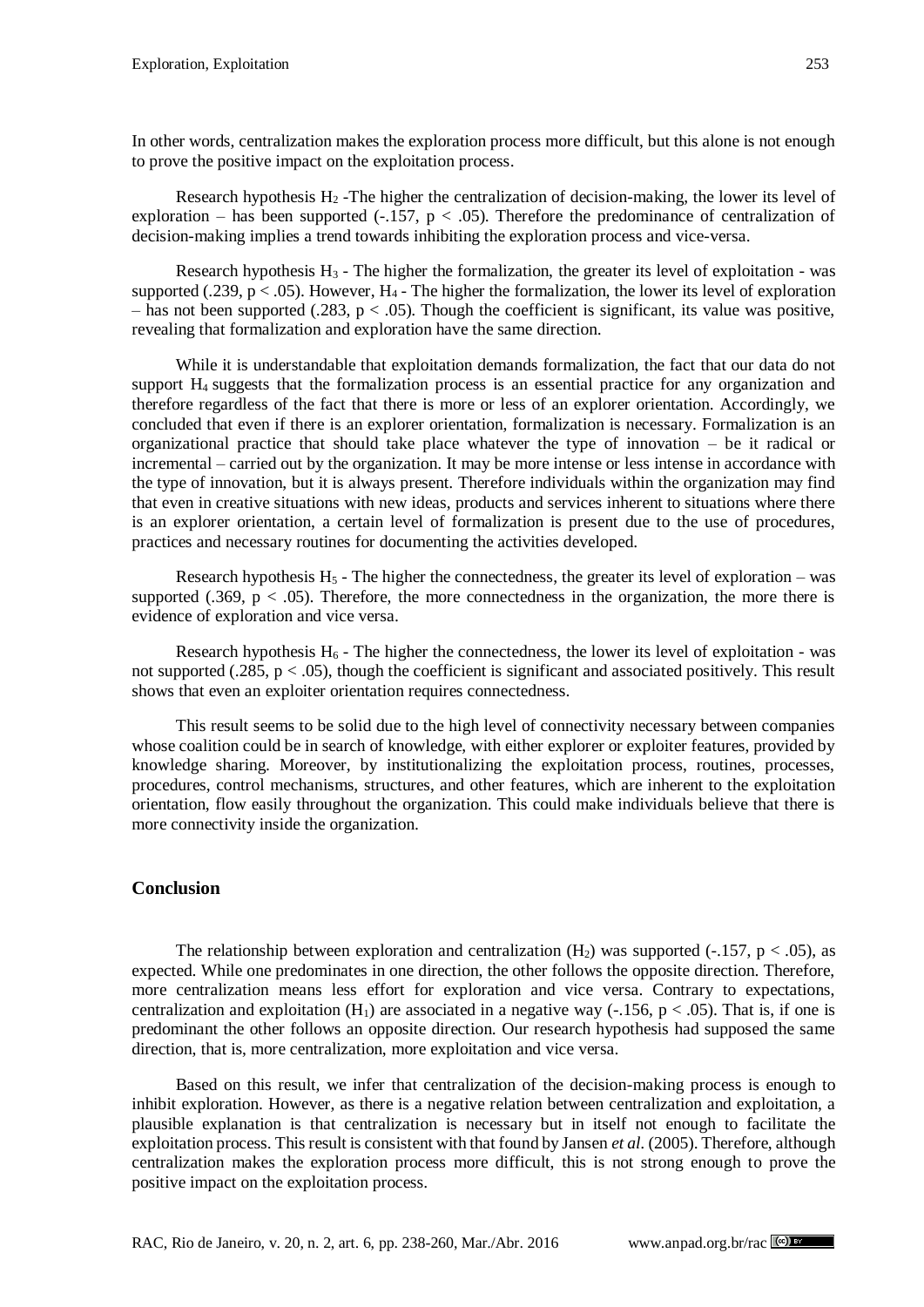The research hypothesis that formalization was positively associated with exploitation was supported  $(H_3)$  (.239, p <.01). Inherent in this result, an organization oriented towards exploitation must have more explicit knowledge, more competition, a short-term strategic orientation, more controls aiming at organizational efficiency and an increasing number of partnerships. Although the relationship between formalization and exploration (H4) was deemed significant, the result is contrary to the research hypothesis made  $(.283, p < .01)$ . Our expectation was that more formalization would involve less exploration. However, it is possible that the opposite relationship between formalization and exploration is effectively present in situations where the organization's focus is on activities with exploiter features. Thus, a likely explanation for the contradictory result is that companies could be adopting ambidextrous postures in their innovation processes. In the study by Jansen *et al.* (2005), formalization and exploitation displayed a relationship similar to this. However, the relationship between formalization and exploration was not significant.

Consequently, it is understandable that exploitation requires formalization. As H<sup>4</sup> was not supported, it suggests that the formalization process is an essential practice for any organization and therefore regardless of the fact that there is more or less an explorer orientation. Accordingly, we concluded that even if there is an explorer orientation, formalization is necessary.

The relationship between connectedness and exploitation (H<sub>5</sub> - path = .285, p <.01) and connectedness and exploration ( $H_6$  - path = .369, p <.01) were significant and positive. This means that the more connectedness increases, the higher the likelihood of exploitation and exploration. Although an opposite result has been found between connectedness and exploitation, this result may be explained by means of the same reason associated with formalization. That is, organizations in this study tend to adopt ambidextrous postures (Duncan, 1976; Güttel & Konlechner, 2009; Im & Rai, 2008; Litrico & Dean Lee, 2008; Z. Lin, Yang, & Demirkan, 2007). This posture is not surprising. Previous studies using this same database (Popadiuk, 2012) revealed that approximately 40% of the organizations were rated as ambidextrous, 9% as explorers, 14% as exploiters, and 37% were not in a well-defined position. Jansen *et al.* (2005) formulated the hypothesis that connectedness was related to exploration as an inverted U-shape. Therefore, this hypothesis was not supported in the study. On the other hand, the hypothesis that connectedness had a positive relationship with exploitation was supported, similar to that found in this study. Furthermore, the fact that connectedness is directly related to exploitation and exploration reveals the importance of social interactions within the organization, as envisaged in other studies of organizational knowledge management.

#### **Final remarks**

Based on our results and past studies, we concluded that the idea of exploration and exploitation is complex. One cannot simply elaborate a definition in merely a few words. It is evident from published works that many perspectives need to be taken into consideration to have a clear understanding of their meaning and significance within organizations. Essentially, these two concepts refer to organizational learning. In this sense, the learning curve is a relevant factor to be taken into account when discussing this issue. If an organization makes a constant effort to learn, because of the capacity and valuation of its internal knowledge, this will relate greatly to the exploitation process. However, if the organization is open to absorbing what happens outside of its domain, it will look for orientation that could be defined as exploration. Furthermore, this simultaneous search must be desired by the majority, because it allows joining these two lines of research, creation and use of knowledge in a synergistic manner able to generate a competitive advantage.

Although in the seminal article by March (1991) a trade-off between these two strategic orientations of organizational knowledge was discussed, the studies analyzed in published works and affirmations made in this study allow us to conclude that it is not possible for organizations to position themselves in only one of the extremes, be it that of exploration or exploitation.

This argument becomes clear in the discussion by Gupta *et al.* (2006) who reflected on the set of factors that should be taken into account when trying to find a possible definition of these two concepts.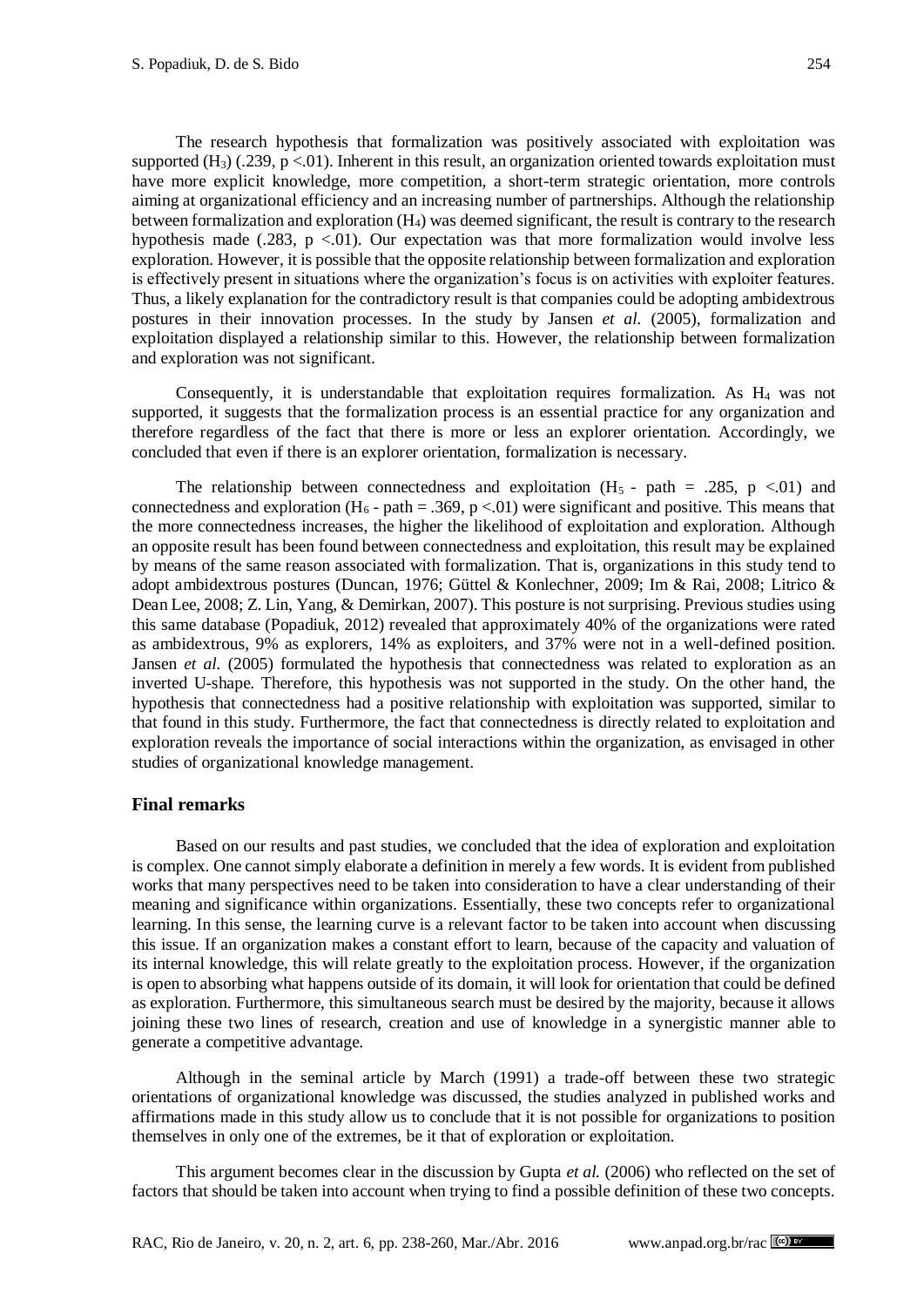Accordingly, when faced with such complexity it may be considered that the hypothesis formulated for this study reflects in part the association between exploitation and exploration and mechanisms of organizational coordination.

Besides possible theoretical gaps, some points viewed as critical must be taken into consideration in future studies of this topic such as common method biases (CMB). Although analyses regarding CMB were within the usual values of other studies, it is not possible to assess the extent to which this bias is present, so for future research we recommend using the procedure of Chin, Thatcher, Wright, and Steel (2013), or preferably to include variables obtained from other sources in the model, such as secondary data for example.

One of these critical points refers to the depth of analysis of this phenomenon. When referring to exploration and exploitation, March (1991) viewed the essence of their role as explaining innovation processes in organizations. In general terms, it is possible to pursue this discussion. However, as assessed by other researchers the discussion of these concepts is far more complex than imagined. Initially, this will depend on the viewpoint of the user of the knowledge or learning process.

For example, for somebody writing a text, the process consists of far more exploitation. The knowledge is held by the writer even when derived from knowledge obtained elsewhere (exploration); this is a pure exploitation process. Intellectual efforts are required to be able to express the ideas in the text. On the other hand, the reader of this text even when endowed with knowledge on the topic, will be engaged in an exploration process when reading it. Here we are referring to an individual ontological analysis level. This process may be extrapolated to the group and/or organizational context. Thus, demarcation is essential for the analysis.

The second point refers to the sampling process. Although the sample used here focused on three business activities representing industry, trade and services in an attempt to develop a more homogeneous data set, it is evident that factors intrinsic to the collection process may have influenced data quality. Part of the data was collected by telephone, part by e-mail and part personally. It was not always possible to obtain respondents with the desired profile in order to answer the questionnaire: more specifically, a manager with a broad-ranging overview of the organization.

Another point to be analyzed is the context of the information. Through a description of the companies encompassed by the sample, it seems clear that they are quite large. Even an entrepreneur who established the organization will not have a detailed view of everything happening throughout its structure. Therefore, he or she alone cannot be accountable for this organization. In an ideal survey, there should be many respondents within the company when possible, several from various areas within the company. However, this would require the researcher to spend quite some time in the company, which might perhaps be possible if engaged in a consulting project. One manner of making the model more accurate would be to apply the questionnaire in a very specific context – marketing, finance, production, administration, etc. – or even in an activity such as some project, for example.

Still on the topic of sampling, the ideal would be the use of a probabilistic sample that could represent the activity, the project or the organizational function being studied. In this study's particular case, the sample was gathered by convenience. Part of this sample was based on updating records used in another survey that was conducted some years before, in order to analyze the information environment of organizations.

Another limitation in this study is that the data collection was cross-sectional, which leads us to suggest that in future research, a longitudinal model should be tested to assess how exploitation and exploration are able to explain the variables considered as predictors here (which makes sense considering that this is an organizational learning cycle).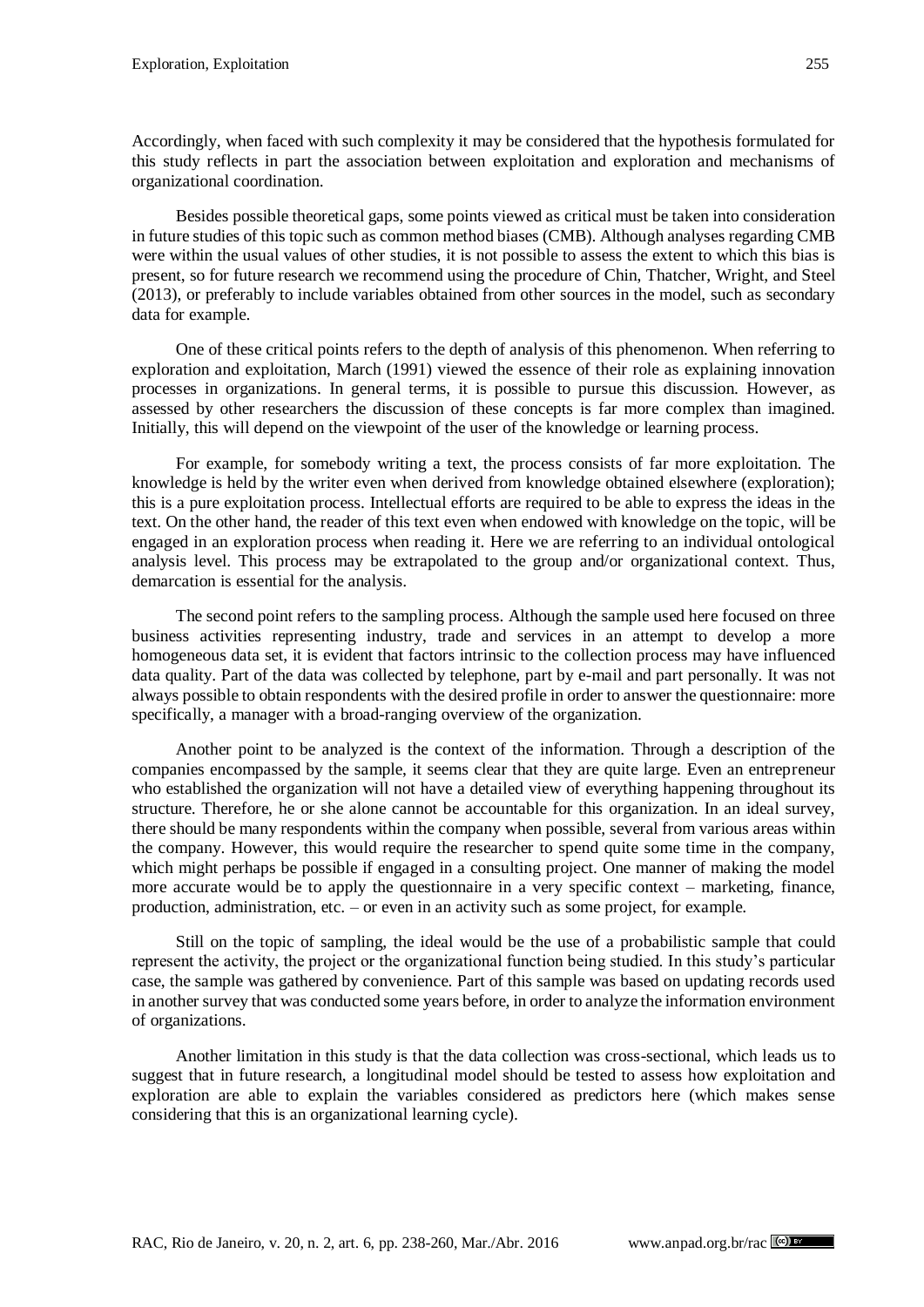#### **References**

- Aiken, M., & Haje, J. (1968). Organizational interdependence and intra-organizational structure. *American Sociology Review, 33*(6), 912-930. doi: 10.2307/2092683
- Anderson, J. C., & Gerbing, D. W. (1998). Structural equation modeling in practice: a review of the two-step approach. *Psychological Bulletin, 103*(3). 411-423. doi: 10.1037/0033-2909.103.3.411
- Argyris, C., & Schön, D. A. (1978). *Organizational learning: a theory of action perspective*. Massachussetts, MA: Addison-Wesley.
- Bagozzi, R. P. (2007). On the meaning of formative measurement and how it differs from reflective measurement: comment on Howell, Breivik, and Wilcox (2007). *Psychological Methods, 12*(2), 229-237. doi: 10.1037/1082-989X.12.2.229
- Bansal, G., & Zahedi, F. M. (2014). Trust-discount tradeoff in three contexts: frugality moderating privacy and security concerns. *The Journal of Computer Information Systems, 55*(1), 13-29.
- Benner, M. J., & Tushman, M. L. (2002). Process management and technological innovation: a longitudinal study of the photography and paint industries. *Administrative Science Quarterly, 47*(4), 676-707. doi: 10.2307/3094913
- Benner, M. J., & Tushman, M. L. (2003). Exploitation, exploration, and process management: the productivity dilemma revisited. *Academy of Management Review, 28*(2), 238-256. doi: 10.5465/AMR.2003.9416096
- Bierly, P. E., III, Damanpour, F., & Santoro, M. D. (2009). The application of external knowledge: organizational conditions for exploration and exploitation. *Journal of Management Studies, 46*(3), 481-509. doi: 10.1111/j.1467-6486.2009.00829.x
- Buchner, A., Erdfelder, E., Faul, F., & Lang, A. (2006). G\*Power (3.0.3) [Software]. Germany: Universität Dusseldorf. Retrieved from http://www.psycho.uniduesseldorf.de/abteilungen/aap/gpower3/
- Cao, Q., Gedajlovic, E., & Zhang, H. (2009). Unpacking organizational ambidexterity: dimensions, contingencies, and synergistic effects. *Organization Science, 20*(4), 781-796. doi: 10.1287/orsc.1090.0426
- Cardinal, L. B. (2001). Technological innovation in the pharmaceutical industry: the use of organizational control in managing research and development. *Organization Science, 12*(1), 19- 36. doi: 10.1287/orsc.12.1.19.10119
- Chin, W. W., & Dibbern, J. (2010). An introduction to a permutation based procedure for multi-group pls analysis: results of tests of differences between simulated data and a cross-cultural analysis of the sourcing of information system services between Germany and the USA. In V. E. Vinzi, W. W. Chin, J. Henseler, & H. Wang (Eds.), *Handbook of partial least squares: concepts, methods, and applications* (Chap. 7, pp. 171-193). Berlin: Springer-Verlag.
- Chin, W. W., Thatcher, J. B., Wright, R. T., & Steel, D. (2013). Controlling for common method variance in PLS analysis: the measured latent marker variable approach. In H. Abdi, W. W. Chin, V. E. Vinzi, G. Russolillo, & L. Trinchera (Eds.), *New perspectives in partial least squares and related methods* (pp. 231-239). New York: Springer.
- Coltman, T., Devinney, T. M., Midgley, D. F., & Venaik, S. (2008). Formative versus reflective measurement models: two applications of formative measurement. *Journal of Business Research, 61*(12), 1250-1262. doi: 10.1016/j.jbusres.2008.01.013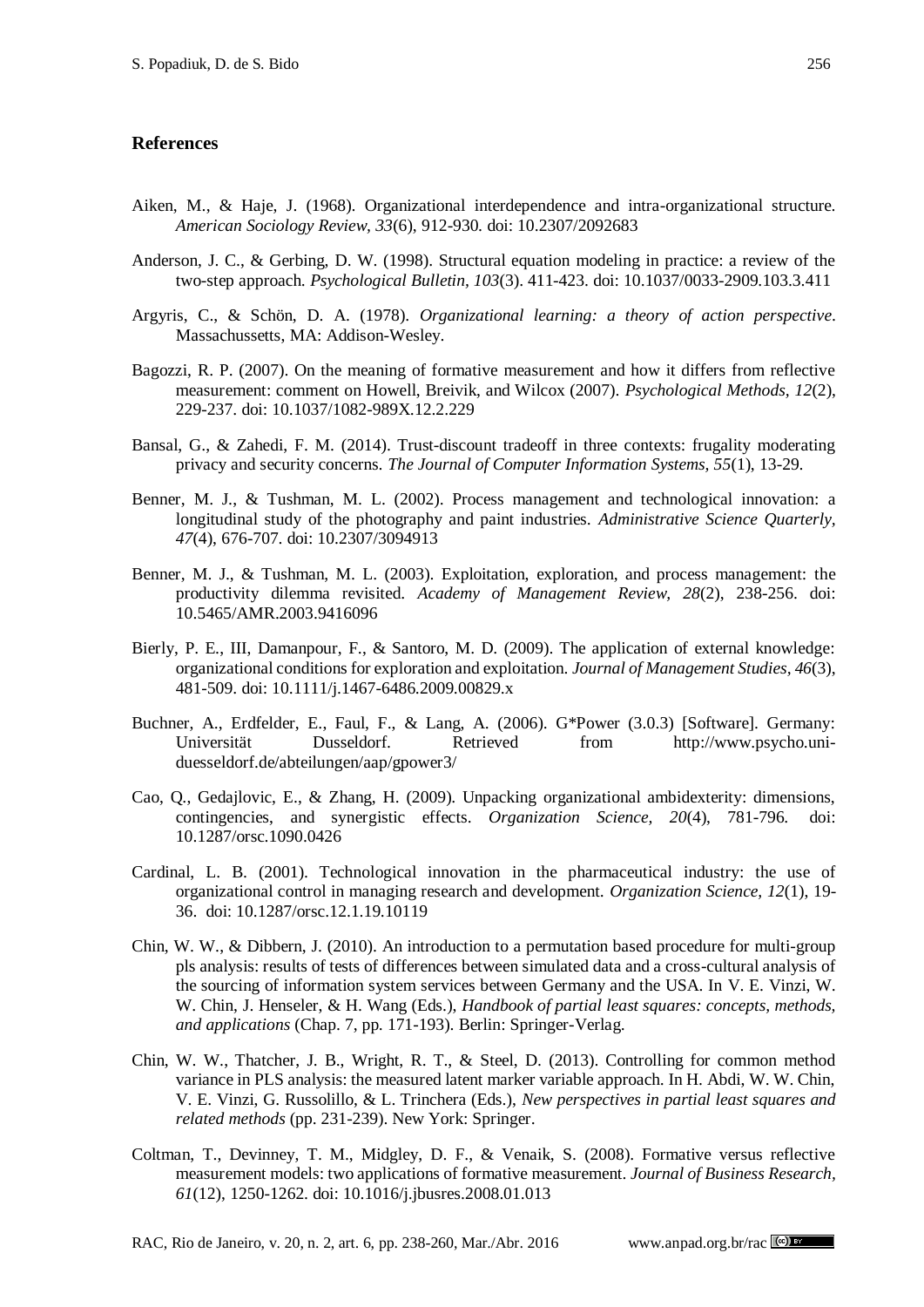Costa, P. L. O., Neto (1977). *Estatística*. São Paulo: Edgard Blücher.

- Damanpour, F. (1991). Organizational innovation: a meta-analysis of effects of determinants and moderators. *Academy of Management Journal, 34*(3), 555-590. doi: 10.2307/256406
- Deshpande, R., & Zaltman, G. (1982). Factors affecting the use of market research information: a path analysis. *Journal of Marketing Research, 19*(1), 14-31. doi: 10.2307/3151527
- Dewar, R. D., Whetten, D. A., & Boje, D. (1980). An examination of the reliability and validity of the Aiken and Hage scales of centralization, formalization, and task routineness. *Administrative Science Quarterly, 25*(1), 120-128. doi: 10.2307/2392230
- Duncan, R. B. (1976). The ambidextrous organization: designing dual structures for innovation. In R. H. Kilmann, L. R. Pondy, & D. P. Slevin (Eds.), *The management of organization design: strategies and implementation* (Vol.1, pp. 167-188). Amsterdam, Netherlands: North Holland Publishing Company.
- Ettlie, J. E., Bridges, W. P., & O´Keefe, R. D. (1984). Organization strategy and structural differences for radical versus incremental innovation. *Management Science, 30*(6), 682-695. doi: 10.1287/mnsc.30.6.682
- Falk, R. F., & Miller, N. B. (1992). *A primer for soft modeling*. Ohio: The University of Akron Press.
- Faul, F., Erdfelder, E., Lang, A.-G., & Buchner, A. (2007). G\*Power 3: a flexible statistical power analysis program for the social, behavioral, and biomedical sciences. *Behavior Research Methods, 39*(2), 175-191. doi: 10.3758/BF03193146
- Fornell, C., & Larcker, D. F. (1981). Evaluating structural equation models with unobservable variables and measurement error. *Journal of Marketing Research, 18*(1), 39-50. doi: 10.2307/3151312
- Gilsing, V. A. (2002). *Co-evolution of exploration & exploitation in a sectoral system of innovation*. Retrieved from http://www.druid.dk/conferences/winter2002/gallery/gilsing.pdf
- Greve, H. R. (2007). Exploration and exploitation in product innovation. *Industrial and Corporate Change, 16*(5), 945-975. doi: 10.1093/icc/dtm013
- Gupta, A. K., Smith, K. G., & Shalley, C. E. (2006). The interplay between exploration and exploitation. *Academy of Management Journal, 49*(4), 693-706. doi: 10.2307/20159793
- Güttel, W. H., & Konlechner, S. W. (2009). Continuously hanging by a thread: managing contextually ambidextrous organizations. *Society and Business Review, 61*, 149-171.
- Hage, J., & Aiken, M. (1967). Program change and organizational properties: a comparative analysis. *American Journal of Sociology, 72*(5), 503-519.
- Hair, J. F., Jr., Babin, B., Money, A., & Samouel, P. (2005). *Fundamentos de métodos de pesquisa em administração*. Porto Alegre: Bookman.
- Hair, J. F., Jr., Hult, G. T. M., Ringle, C. M., & Sarstedt, M. (2014). *A primer on partial least squares structural equation modeling (PLS-SEM)*. Thousand Oaks, CA: Sage Publications, Inc.
- Henseler, J., Ringle, C. M., & Sinkovics, R. R. (2009). The use of partial least squares path modeling in international marketing. *Advances in International Marketing, 20*, 277-319. doi: 10.1108/S1474- 7979(2009)0000020014
- Im, G. (2006). *Exploratory and exploitative knowledge sharing in interorganizational relationships* (Doctoral dissertation). Georgia State University, Robinson College of Business.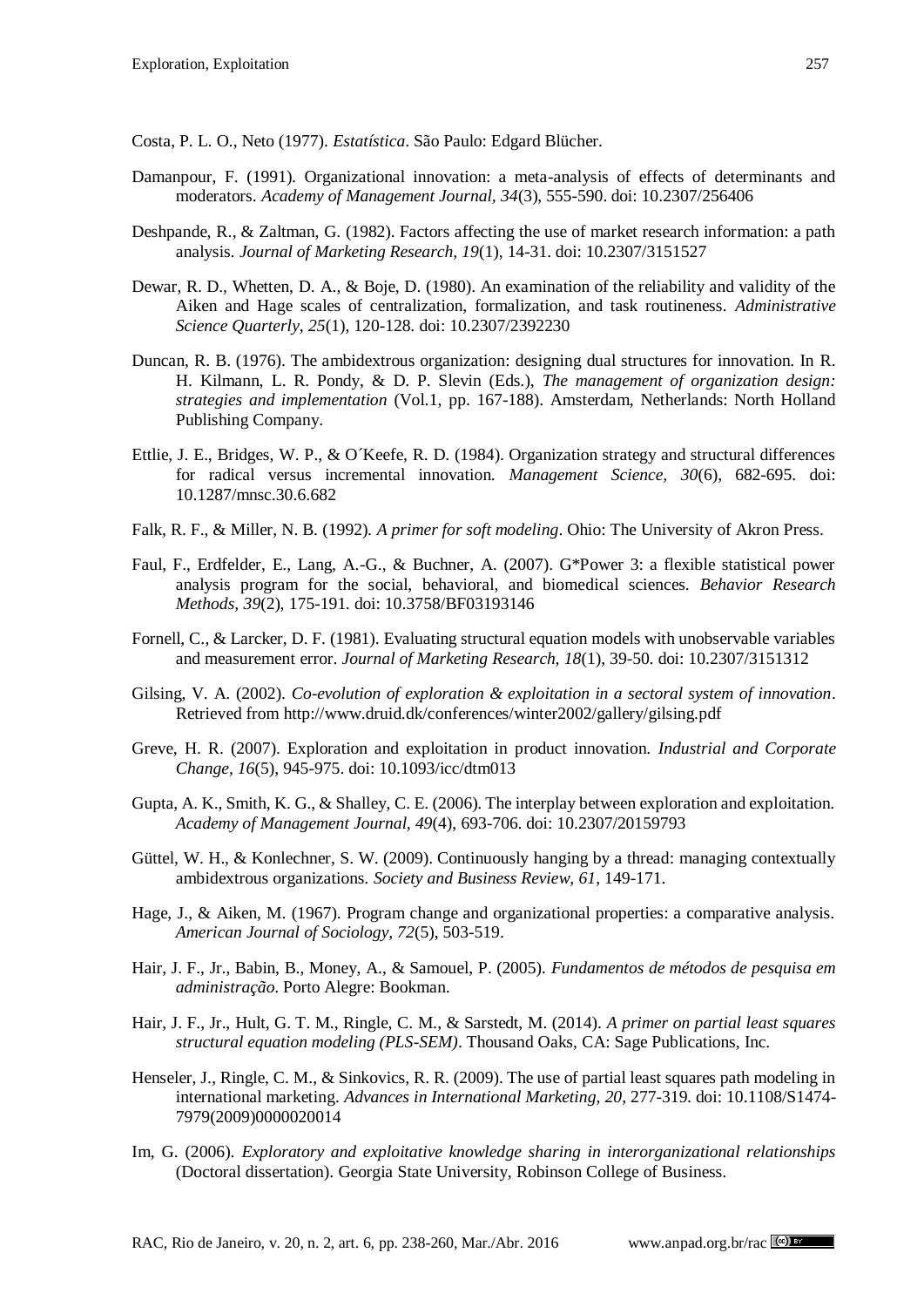- Im, G., & Rai, A. (2008). Knowledge sharing ambidexterity in long-term interorganizational relationships. *Management Science, 54*(7), 1281-1296. doi: 10.1287/mnsc.1080.0902
- Isobe, T., & Montgomery, D. B. (2004). *Exploitation, exploration, and firm performance: the case of small manufacturing firms in Japan*. Research Collection Lee Kong Chian School of Business. Retrieved from the state of the state of the state of the state of the state of the state of the state of the state of the state of the state of the state of the state of the state of the state of the state of the state of http://ink.library.smu.edu.sg/cgi/viewcontent.cgi?article=3341&context=lkcsb\_research
- Jansen, J. J. P., Van Den Bosch, F. A. J., & Volberda, H. W. (2005). Managing potential and realized absorptive capacity: how do organizational antecedents matter? *Academy of Management Journal*, *48*(6), 999-1015. doi:10.5465/AMJ.2005.19573106
- Jarvis, C. B., Mackenzie, S. B., & Podsakoff, P. M. (2003). A critical review of construct indicators and measurement model misspecification in marketing and consumer research. *Journal of Consumer Research, 30*(2), 199-218. doi: 10.1086/376806
- Jaworski, B. J., & Kohli, A. K. (1993). Market orientation: antecedents and consequences. *Journal of Marketing, 57*(3), 53-70.
- Kyriakopoulos, K., & Moorman, C. (2004). Tradeoffs in marketing exploitation and exploration strategies: the overlooked role of market orientation. *International Journal of Research in Marketing, 21*(3), 219-240. doi: 10.1016/j.ijresmar.2004.01.001
- Laursen, K., Leone, M. I., & Torrisi, S. (2010). Technological exploration through licensing: new insights from the licensee´s point of view. *Industrial and Corporate Change, 19*(3), 871-897. doi: 10.1093/icc/dtq034
- Lazer, D., & Friedman, A. (2007). The network structure of exploration and exploitation. *Administrative Science Quarterly, 52*(4), 667-694. doi: 10.2189/asqu.52.4.667
- Levinthal, D. A., & March. J. G. (1993). The myopia of learning. *Strategic Management Journal, 14*(S2), 95-112. doi: 10.1002/smj.4250141009
- Li, Y., Vanhaverbeke, W., & Schoenmakers, W. (2008). Exploration and exploitation in innovation: reframing the interpretation. *Creativity and Innovation Management, 17*(2), 107-126. doi: 10.1111/j.1467-8691.2008.00477.x
- Liao, Y.-S. (2007). The effects of knowledge management strategy and organization structure. *International Journal of Management, 24*(1), 53-60.
- Lin, X., & Germain, R. (2003). Organizational structure, context, customer orientation, and performance: lessons from Chinese state-owned enterprises. *Strategic Management Journal, 24*(11), 1131-1151. doi: 10.1002/smj.348
- Lin, Z., Yang, H., & Demirkan, I. (2007). The performance consequences of ambidexterity in strategic alliance formations: empirical investigation and computational theorizing. *Management Science, 53*(10), 1645-1658. doi: 10.1287/mnsc.1070.0712
- Litrico, J.-B., & Dean Lee, M. (2008). Balancing exploration and exploitation in alternative work arrangements: a multiple case study in the professional and management services industry. *Journal of Organizational Behavior, 29*(8), 995-1020. doi: 10.1002/job.553
- Liu, L.-L., Yen, H.-H., Lo, C.-F., & Chen, C.-Y. (2014). Risk communication, trust and patient commitment. *Journal of Accounting, Finance & Management Strategy, 9*(1), 89-114.
- Lyytinen, K., Rose, G., & Yoo, Y. (2010). Learning routines and disruptive technological change. Hyper-learning in seven software development organizations during internet adoption. *Information Technology & People, 23*(2), 165-192. doi: 10.1108/09593841011052156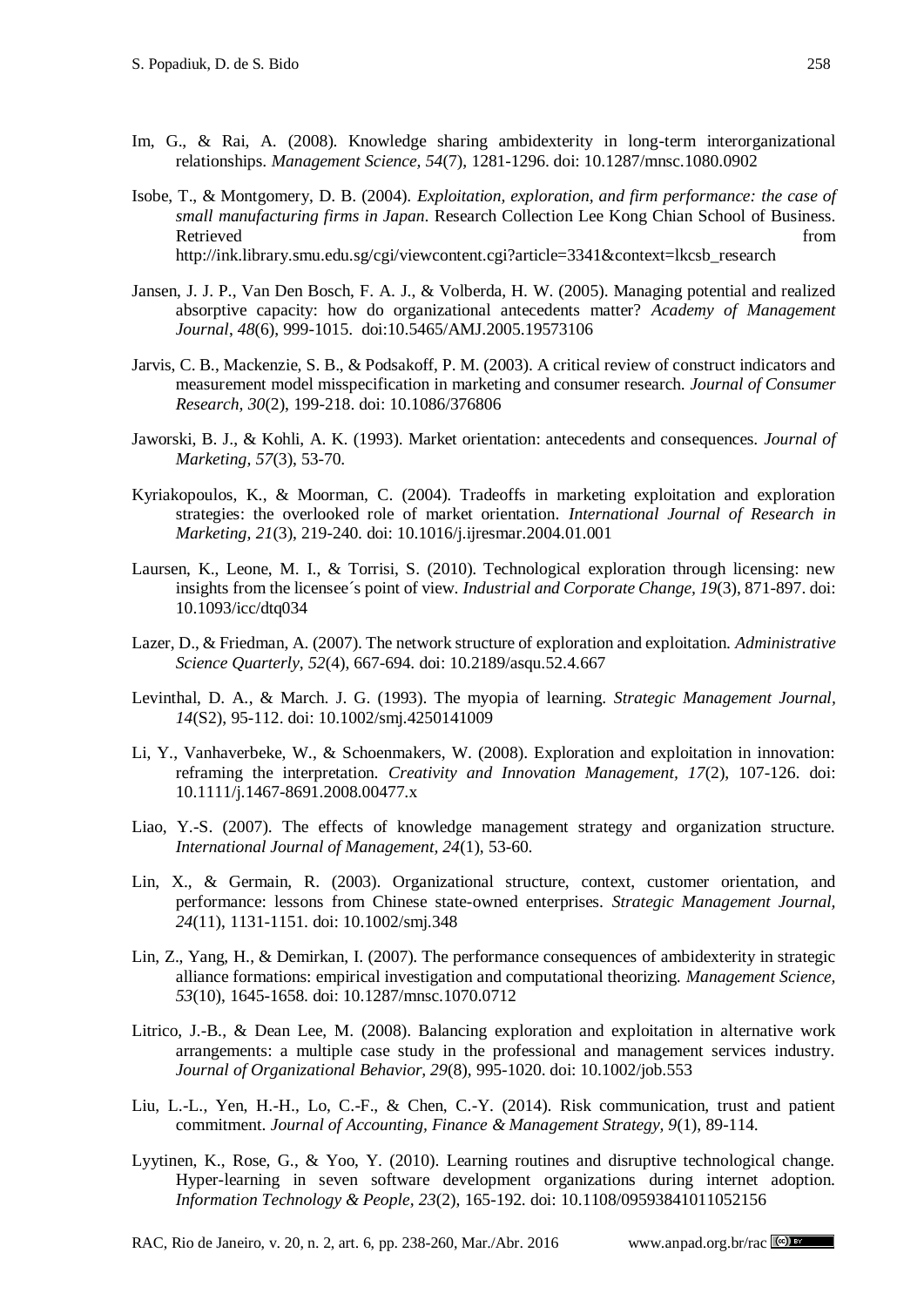- Mackenzie, S. B., Podsakoff, P. M., & Jarvis, C. B. (2005). The problem of measurement model misspecification in behavioral and organizational research and some recommended solutions. *The Journal of Applied Psychology, 90*(4), 710-730. doi: 10.1037/0021-9010.90.4.710
- March, J. G. (1991). Exploration and exploitation in organizational learning. *Organizational Science, 2*(1), 71-87.
- Netemeyer, R. G., Bearden, W. O., & Sharma, S. (2003). *Scaling procedures: issues and applications*. Thousand Oaks: Sage Publications, Inc.
- Nunnally, J. C., & Bernstein, I. H. (1994). *Psychometric theory* (3rd ed.). New York: McGraw-Hill.
- Pett, M. A., Lackey, N. R., & Sullivan, J. J. (2003). *Making sense of factor analysis: the use of factor analysis for instrument development in health care research*. California: Sage Publications, Inc.
- Pillai, K. G. (2006). Networks and competitive advantage: a synthesis and extension. *Journal of Strategic Marketing, 14*(2), 129-145. doi: 10.1080/09652540600659756
- Podsakoff, P. M., Mackenzie, S. B., Lee, J.-Y., & Podsakoff, N. P. (2003). Common method biases in behavioral research: a critical review of the literature and recommended remedies. *The Journal of Applied Psychology, 88*(5), 879-903. doi: 10.1037/0021-9010.88.5.879
- Popadiuk, S. (2012). Scale for classifying organizations as explorers, exploiters or ambidextrous. *International Journal of Information Management, 32*(1), 75-87. doi: 10.1016/j.ijinfomgt.2011.07.001
- Ringle, C. M., Wende, S., & Will, A. (2005). SmartPLS (versão 2.0 M3) [Software]. Germany: University of Hamburg. Retrieved from https://www.smartpls.com/smartpls2
- Sheremata, W. A. (2000). Centripetal and centrifugal forces in radical new product development under time pressure. *Academy of Management Review, 25*(2), 389-408. doi: 10.5465/AMR.2000.3312925
- Slater, S. F., & Narver, J. C. (1995). Market orientation and the learning organization. *Journal of Marketing, 59*(3), 63-74. doi: 10.2307/1252120
- Torres, R., Johnson, V., & Imhonde, B. (2014). The impact of content type and availability on ebook reader adoption. *The Journal of Computer Information Systems, 54*(4), 42-51.
- Tushman, M., Smith, W. K., Wood, R. C., Westerman, G., & O´Reilly, C. (2010). Organizational designs and innovation streams. *Industrial and Corporate Change, 19*(5), 1331-1366. doi: 10.1093/icc/dtq040
- Tushman, M. L., & O'Reilly III, C. A. (1996). Ambidextrous organizations: managing evolutionary and revolutionary change. *California Management Review, 38*, 8-30.
- Vorhies, D. W., Orr, L. M., & Bush, V. D. (2011). Improving customer-focused marketing capabilities and firm financial performance via marketing exploration and exploitation. *Journal of the Academy of Marketing Science, 39*(5), 736-756. doi: 10.1007/s11747-010-0228-z
- Wang, H.-K., Tseng, J.-F., & Yen, Y.-F. (2014). How do institutional norms and trust influence knowledge sharing? An institutional theory. *Innovation: Management, Policy & Practice, 16*(3), 374-391. doi: 10.1080/14479338.2014.11081994
- Wei, Z., Yi, Y., & Yuan, C. (2011). Bottom-up learning, organizational formalization, and ambidextrous innovation. *Journal of Organizational Change Management, 24*(3), 314-329. doi: 10.1108/09534811111132712